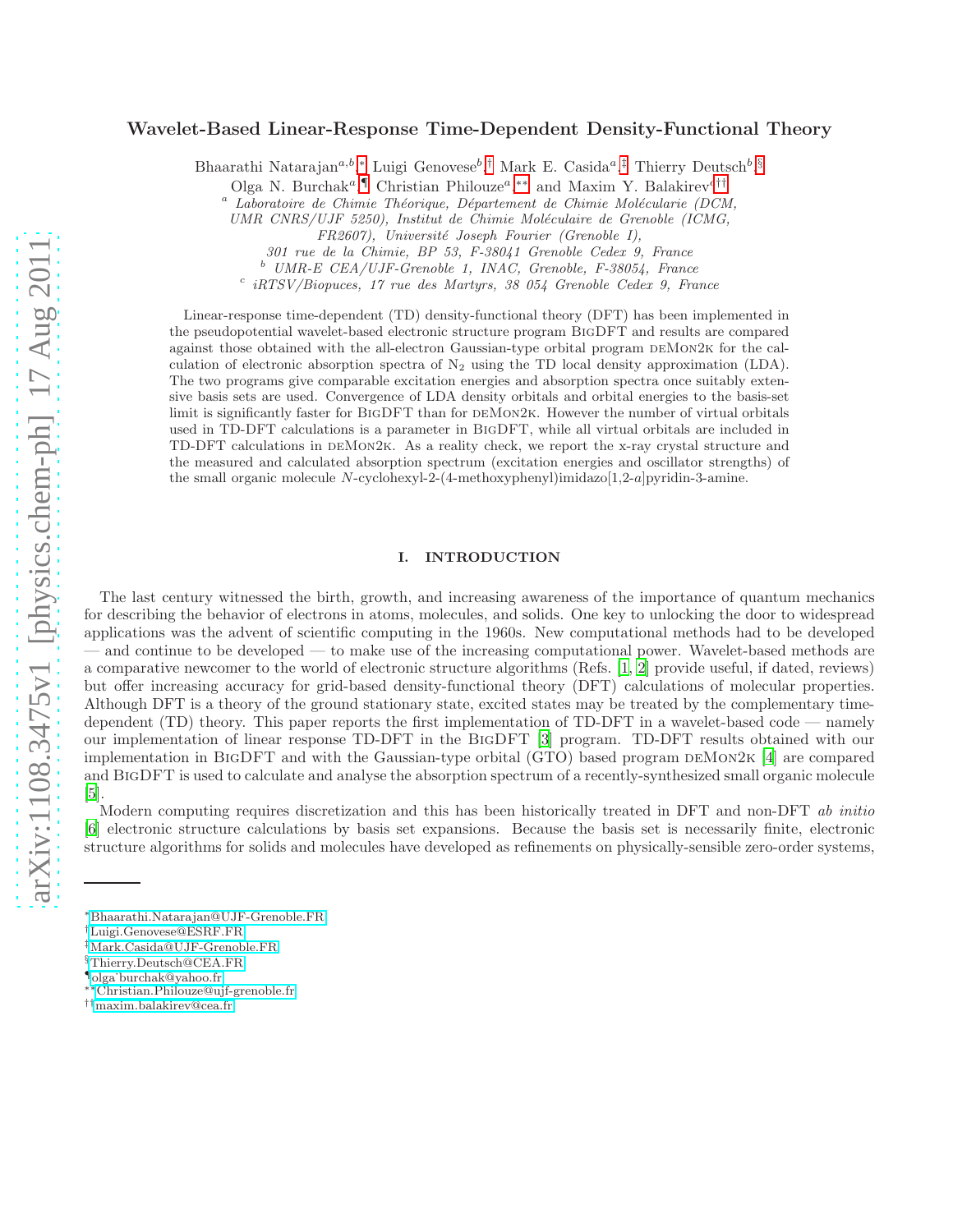based upon the reasonable idea that fewer basis functions should be needed when the underlying physics is already approximately correct. Thus computations on solids used plane-wave basis sets partly because of analogies with the free-electron model of metals and partly for other reasons (ease of integral evaluation and Bloch's theorem taking explicit account of crystal symmetry.) Similarly computations on molecules are typically based upon the linear combination of atomic orbital (LCAO) approximation to molecular orbitals, with split-valence, polarization, and diffuse functions added as needed to go beyond this crude first approximation. A key feature of finite-basis-set calculations has been the use of the variational principle in order to guarantee smooth convergence from above to the true ground-state energy.

Meanwhile a different set of methods developed within the larger context of engineering applications, where modelindependent methods are important for treating a variety of complex systems. These methods involve spatial discretization over a grid of points and include finite-difference methods, finite-element methods, and (more recently) wavelet methods. Use of these methods in solid-state electronic structure calculations is particularly natural in areas such as materials science where physics meets engineering [\[7](#page-18-6)], in real-time applications [\[8\]](#page-18-7) and also in chemical engineering [\[9](#page-18-8)].

Although one of the first applications of computers to scientific problems was to solve the Schrödinger equation by direct numerical integration using the Cooley-Cashion-Zare approach [\[10](#page-18-9)[–12\]](#page-18-10) and this method soon became the preferred way to find atomic orbitals [\[13](#page-18-11)[–15\]](#page-18-12), quantum chemists have been slow to accept grid-based methods. There have been at least three reasons for this. The first is the principle that any two quantum chemistry programs should give the same answer to machine precision when the same calculation is performed. Historically this principle has been essential for debugging and assuring the consistency of the multiple sophisticated GTO-based programs common in quantum chemistry. The second reason is the fear that numerical noise would undermine the variational principle and make chemical accuracy (1 kcal/mol) impossible to achieve for realistic chemical problems. The first principle has gradually been abandoned with the wide-spread adaption in quantum chemistry of DFT and its associated grid-based algorithms. The second reason is simply an obsolete fear as grid-based methods are now more precise and free of numerical error than ever before. A third reason for the slow acceptance of grid-based methods in quantum chemistry is the conviction that the continuum-like unoccupied orbitals typically produced by grid-based methods are not the most efficient orbital-basis set to use when large configuration interaction (CI) or many-body perturbation theory (MBPT) type expansions are needed for the accurate description of electron correlation. Rather it is more useful to replace continuum-like unoccupied orbitals with natural orbitals or with other orbitals localized in the same region of space as the occupied orbitals since this is where electron correlation occurs. We discuss this problem further in Sec. [IV.](#page-8-0)

Wavelet-based codes represent some of the latest evolutions in grid-based methods for the problem of electronic structure calculations. Daubechies classic 1992 book [\[16\]](#page-18-13) helped to establish wavelet theory as the powerful, flexible, and still-growing toolbox we know today. Wavelet theory has deep roots in applied mathematics and computational theory, and has benefited from the various points of view and expertises of researchers in markedly different but complementary disciplines. (Ingrid Daubechies describes this aspect of wavelet theory rather well in a 1996 viewpoint article [\[17](#page-18-14)].) Wavelet theory somewhat resembles the older Fourier theory in its use of continuous and discrete transforms and underlying grids. However wavelet theory is designed to embody the powerful idea of multiresolution analysis (MRA) that coarse features are large-scale objects while fine-scale features tend to be more localized. Computationally, a low resolution description is afforded by a set of so-called "scaling functions" placed at nodes of a coarse spatial grid. Note that scaling functions are typically only placed where they are needed on this grid. Wavelets or "detail functions" are then added adaptively on a finer grid in regions of space where more resolution is needed. This provides yet another attractive feature for grid-based calculations, namely flexible boundary conditions. A subtler, and also highly desirable feature, is that the coefficients of the scaling and wavelet expansions are of comparable size and so properly reflect an even balance between different length scales. The reader interested in more information about wavelets is referred to the classic book of Daubechies [\[16](#page-18-13)] and for applications in theoretical physics is referred to Refs. [\[2,](#page-18-1) [18\]](#page-18-15).

The first applications of wavelet theory to solving the Schrödinger equation began in the mid-1990s [\[1](#page-18-0)]. (Interest was also expressed by quantum chemists at around the same time [\[19](#page-18-16), [20\]](#page-18-17).) At least two important wavelet-based codes have been developed for solving the Kohn-Sham equation of the traditional Hohenberg-Kohn-Sham ground-state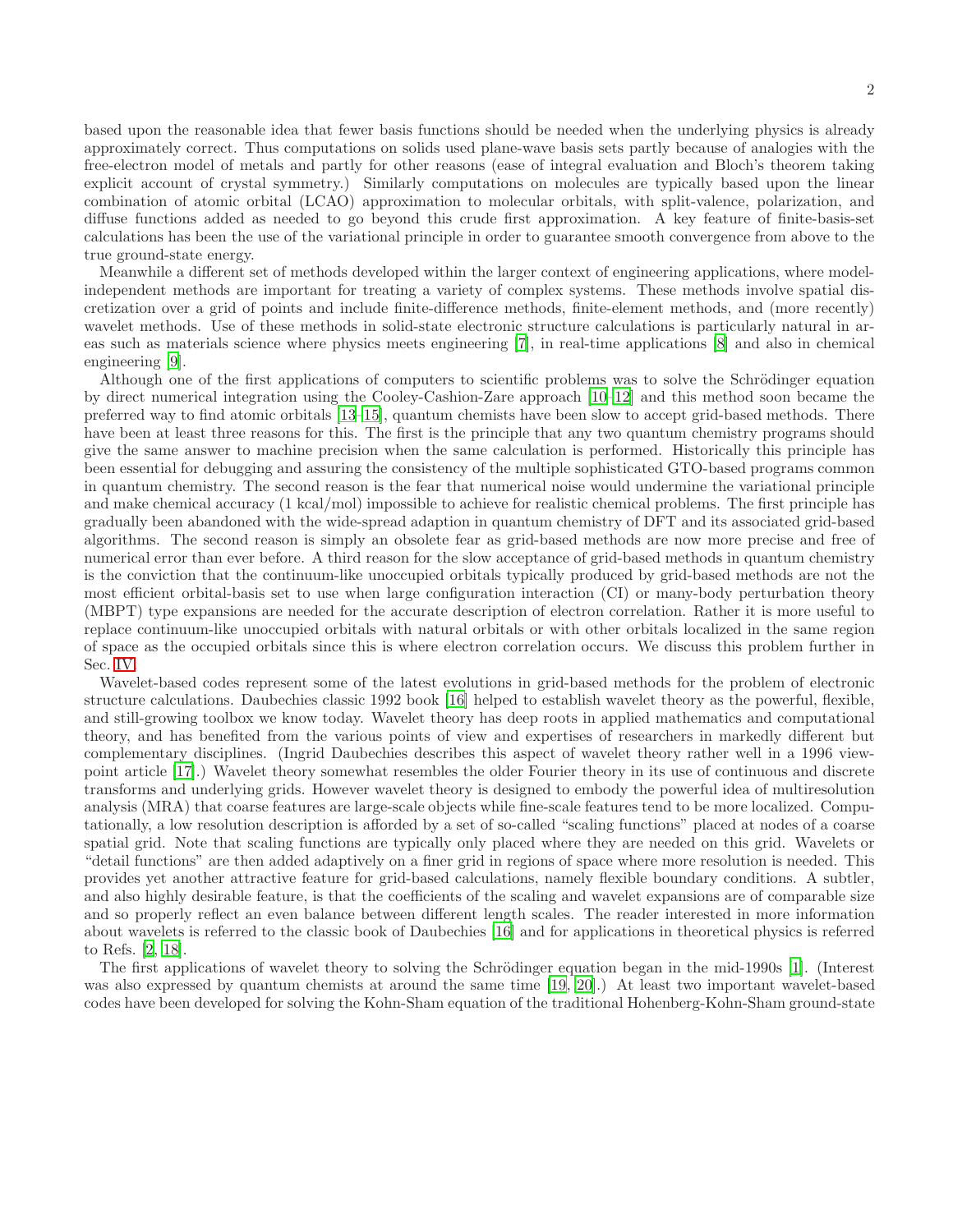

<span id="page-2-0"></span>FIG. 1: N-cyclohexyl-2-(4-methoxyphenyl)imidazo $[1,2-a]$ pyridin-3-amine (Flugi 6).

DFT [\[21](#page-18-18), [22\]](#page-18-19). These are MADNESS [\[23\]](#page-18-20) and BIGDFT [\[3\]](#page-18-2). This paper concerns BIGDFT.

Since Hohenberg-Kohn-Sham DFT is a ground-state theory, a different theory is needed to treat electronic excited states and, in particular, to calculate absorption spectra. The TD-DFT formalism [\[24\]](#page-18-21) complements that of DFT by laying the ground work for calculating the time-dependent response of the charge density to an applied perturbation. Excitation spectra may then be calculated through linear response theory using, for example, the equations developed by one of us [\[25\]](#page-18-22). Implementing these equations in a wavelet code is not entirely straightforward since integral evalulation is performed differently than in traditional TD-DFT codes. Thus a key point in the present paper is how we handle integral evaluation in our implementation of TD-DFT in BigDFT.

Our implementation is first validated by comparison against TD-DFT calculations with the GTO-based program DEMON2K for the historically-important test case of  $N_2$  [\[26,](#page-18-23) [27](#page-18-24)]. This allows us to see and discuss some of the pros and cons of wavelets versus GTOs. We then go on to apply the method to a real-world application, namely the calculation of the absorption spectrum of a molecule of potential interest as a fluorescent probe in biological applications. This molecule, N-cyclohexyl-2-(4-methoxyphenyl)imidazo[1,2-a]pyridin-3-amine (Fig. [1\)](#page-2-0), will simply be referred to as Flugi 6 [\[5\]](#page-18-4). Since this molecule has not been thoroughly characterized before we have included an experimental section describing our determination of its x-ray crystal structure.

This paper is organized as follows: The basic equations of TD-DFT are reviewed in the next section. In Sec. [III,](#page-5-0) we briefly review the idea of wavelets, explain how we handle the integral evaluation in our implementation of TD-DFT, and Section [IV](#page-8-0) discuss the pros and cons of the wavelet implementation in the context of  $N_2$  calculations with BIGDFT and the GTO-based code DEMON2K. Section [V](#page-12-0) reports the x-ray crystal structure, and experimental and calculated UV/visible absorption spectrum of Flugi 6. An assignment is also made of the peaks appearing in the spectrum. The final section contains our concluding discussion.

# <span id="page-2-1"></span>II. TIME-DEPENDENT DENSITY-FUNCTIONAL THEORY

As evidenced by the numerous review articles [\[8](#page-18-7), [25](#page-18-22), [28](#page-18-25)[–43](#page-19-0)] and books [\[44](#page-19-1)[–46](#page-19-2)] written on the subject, TD-DFT is now such a well-established formalism that little additional review seems necessary. Nevertheless the purpose of this section is to recall a few key equations in order to keep the present paper reasonably self-contained and to introduce notation.

Time-dependent DFT builds upon the Kohn-Sham formulation of ground-state DFT [\[22\]](#page-18-19). In its modern formulation, Kohn-Sham DFT is spin-DFT so that the total energy involves an exchange-correlation (xc) energy which depends upon the density  $\rho_{\alpha}$  of spin- $\alpha$  electrons and the density  $\rho_{\beta}$  of spin- $\beta$  electrons. These are obtained as the sum of the densities of the occupied orbitals of each spin,

$$
\rho_{\sigma}(\mathbf{r}) = e \sum_{p} n_{p\sigma} |\psi_{p\sigma}(\mathbf{r})|^2 , \qquad (2.1)
$$

where  $n_{p\sigma}$  is the occupation number of orbital  $\psi_{p\sigma}$  and, the total charge density is given as the sum of the charge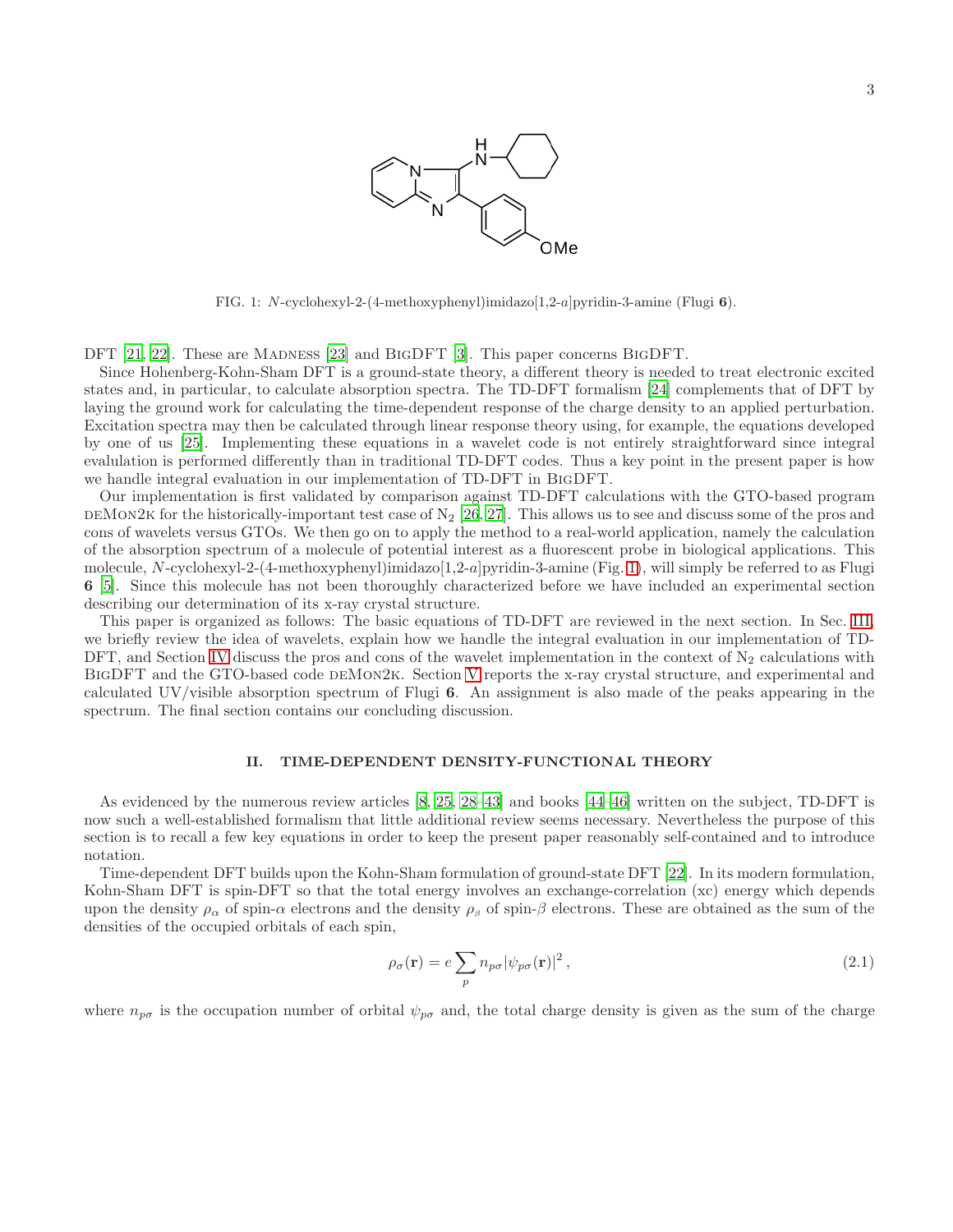densities of two spin components. The Kohn-Sham orbitals are obtained by solving the Kohn-Sham equation,

<span id="page-3-1"></span>
$$
\left(-\frac{\hbar^2}{2m_e}\nabla^2 + v_s^{\sigma}[\rho_\alpha, \rho_\beta](\mathbf{r})\right)\psi_{p\sigma}(\mathbf{r}) = \epsilon_{p\sigma}\psi_{p\sigma}(\mathbf{r}).\tag{2.2}
$$

This involves a single-particle potential,

$$
v_s^{\sigma}[\rho_{\alpha}, \rho_{\beta}](\mathbf{r}) = v_{ext}(\mathbf{r}) + v_H[\rho](\mathbf{r}) + v_{xc}^{\sigma}[\rho_{\alpha}, \rho_{\beta}](\mathbf{r}). \qquad (2.3)
$$

which is the sum of the external potential  $v_{ext}$  (i.e., the interaction of the electrons with the nuclei and any applied electronic fields), the Hartree potential,

$$
v_H[\rho](\mathbf{r}) = \int \frac{\rho(\mathbf{r}')}{|\mathbf{r} - \mathbf{r}'|} d\mathbf{r}',\tag{2.4}
$$

which may alternatively be obtained as the solution of Poisson's equation,

$$
\nabla^2 v_H[\rho](\mathbf{r}) = -4\pi \rho(\mathbf{r})\,,\tag{2.5}
$$

and the xc-potential which is just the functional derivative of the xc-energy,

$$
v_{xc}^{\sigma}[\rho_{\alpha}, \rho_{\beta}](\mathbf{r}) = \frac{\delta E_{xc}[\rho_{\alpha}, \rho_{\beta}]}{\delta \rho_{\sigma}(\mathbf{r})}.
$$
\n(2.6)

Together  $v_H[\rho]$  and  $v_{xc}^{\sigma}[\rho_{\alpha},\rho_{\beta}]$  constitute the self-consistent field (SCF),  $v_{Hxc}^{\sigma}[\rho_{\alpha},\rho_{\beta}]$ . Modern DFT often uses a type of generalized Kohn-Sham formalism where the SCF may contain some orbital dependence due to (say) inclusion of some fraction of Hartree-Fock exchange and the external potential may even include a nonlocal part. In particular this latter generalization is the case when nonlocal pseudopotentials are employed, as is the case in BigDFT.

The external potential is time-dependent in TD-DFT, and the time-dependent Kohn-Sham potential has the form,

$$
\left(-\frac{\hbar^2}{2m_e}\nabla^2 + v_s^{\sigma}[\rho_\alpha, \rho_\beta; \Phi_0; \Psi_0](\mathbf{r}, t)\right) \psi_{p\sigma}(\mathbf{r}, t) = i\hbar \frac{\partial}{\partial t} \psi_{p\sigma}(\mathbf{r}), \qquad (2.7)
$$

where the external potential,

$$
v_s^{\sigma}[\rho_{\alpha}, \rho_{\beta}; \Phi_0; \Psi_0](\mathbf{r}, t) = v_{ext}(\mathbf{r}, t) + v_{H}[\rho](\mathbf{r}, t) + v_{xc}^{\sigma}[\rho_{\alpha}, \rho_{\beta}; \Phi_0; \Psi_0](\mathbf{r}, t).
$$
\n(2.8)

The dependence of the xc part on the initial interacting  $(\Psi_0)$  and noninteracting  $(\Phi_0)$  wave functions may be eliminated by using the first Hohenberg-Kohn theorem [\[21](#page-18-18)] if the initial state is the ground stationary state. This is case when seeking the linear response of the ground stationary state to an applied electronic field. The TD charge density,

$$
\rho(\mathbf{r},t) = e \sum_{p\sigma} n_{p\sigma} |\psi_{p\sigma}(\mathbf{r},t)|^2, \qquad (2.9)
$$

then suffices to calculate the induced dipole moment (at least for finite systems such as molecules) and hence the dynamic polarizability,

<span id="page-3-0"></span>
$$
\alpha(\omega) = \sum_{I}^{I \neq 0} \frac{e^2 f_I}{m_e(\omega_I^2 - \omega^2)},
$$
\n(2.10)

whose poles give the excitation energies of the system,

$$
\hbar\omega_{I} = E_{I} - E_{0},\qquad(2.11)
$$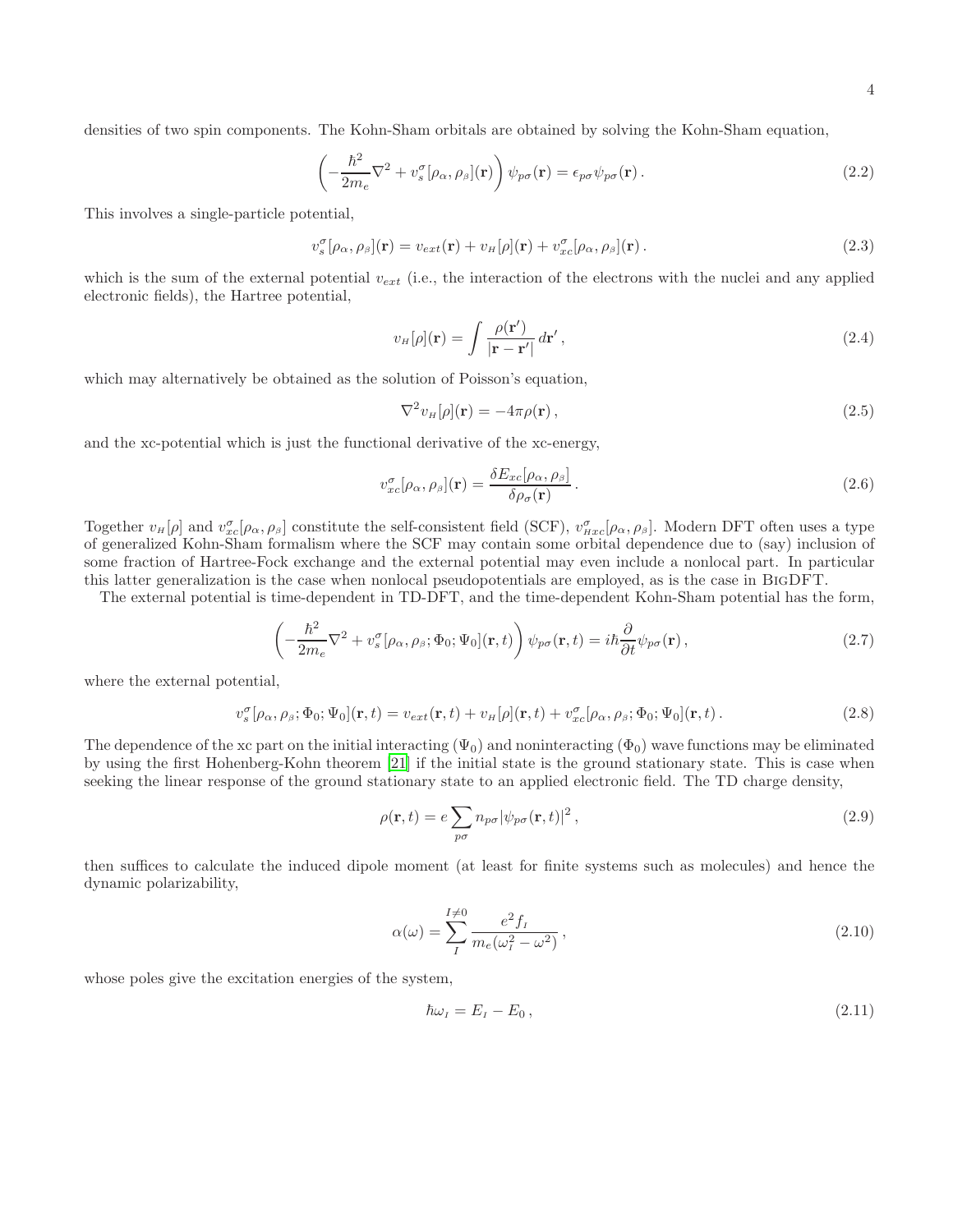and whose residues give the corresponding oscillator strengths,

$$
f_{I} = \frac{2\omega_{I}m_{e}}{\hbar}|\langle\Psi_{I}|\mathbf{r}|\Psi_{0}\rangle|^{2}.
$$
\n(2.12)

The excitation energies and oscillator strengths are often presented in the form of a stick spectrum consisting of lines of height  $f_I$  located at the associated  $\omega_I$ . What is actually measured is the molar extinction coefficient  $\epsilon$ , in Beer's law. To a first approximation, this is related to the spectral function,

<span id="page-4-0"></span>
$$
S(\omega) = \sum_{I} f_{I} \delta(\omega - \omega_{I}), \qquad (2.13)
$$

by,

<span id="page-4-2"></span>
$$
\epsilon(\omega) = \frac{\pi N_A e^2}{2\epsilon_0 m_e c \ln(10)} S(\omega),\tag{2.14}
$$

in SI units [\[47](#page-19-3)[–49\]](#page-19-4). Finite spectrometer resolution, vibrational, and solvent effects are traditionally approximated by replacing the Dirac delta functions in Eq. [\(2.13\)](#page-4-0) with a Gaussian whose full-width at half-maximum (FWHM) is selected to match the experimental spectrum and we will do the same. Solvent effects may also shift excitation energies [\[50](#page-19-5)[–56\]](#page-19-6) and affect oscillator strengths [\[57](#page-19-7)[–67](#page-20-0)]. While these effects are not necessarily small (vide infra), we will simply ignore them when comparing with experimental data as this is a reasonable first approximation.

Practical TD-DFT calculations typically make use of the TD-DFT adiabatic approximation,

$$
v_{xc}^{\sigma}[\rho_{\alpha}, \rho_{\beta}](\mathbf{r}, t) = \frac{\delta E_{xc}[\rho_{\alpha}^t, \rho_{\beta}^t]}{\delta \rho_{\sigma}^t(\mathbf{r})},
$$
\n(2.15)

because even less is known about the exact xc-potential in TD-DFT than is the case for regular DFT. Here  $\rho_{\sigma}^t(\mathbf{r})$  is  $\rho(\mathbf{r},t)$  regarded at fixed t as a function of  $\mathbf{r} = (x,y,z)$ . If in addition, the xc-energy functional is of the local density approximation (LDA) or generalized gradient approximation (GGA) type, the TD-DFT adiabatic approximation is typically found to work well for low-energy excitations of dominant one-hole/one-particle character which are not too delocalized in space and do not involve too much charge transfer. Several extensions of classic TD-DFT have been found to be useful for going beyond these restrictions (see for example Ref. [\[42,](#page-19-8) [43\]](#page-19-0) for a review).

One of us used a density-matrix formalism to develop a random-phase approximation (RPA) like formalism for the calculation of absorption spectra from the dynamic polarizability [Eq. [\(2.10\)](#page-3-0)] [\[25\]](#page-18-22). This allowed the calculation of TD-DFT spectra to be quickly implemented in a wide variety of quantum chemistry programs since most of the available computational framework was already in place. The precise equation that needs to be solved is, within the TD-DFT adiabatic approximation,

<span id="page-4-1"></span>
$$
\begin{bmatrix} \mathbf{A} & \mathbf{B} \\ \mathbf{B}^* & \mathbf{A}^* \end{bmatrix} \begin{pmatrix} \vec{X} \\ \vec{Y} \end{pmatrix} = \hbar \omega \begin{bmatrix} 1 & 0 \\ 0 & -1 \end{bmatrix} \begin{pmatrix} \vec{X} \\ \vec{Y} \end{pmatrix}.
$$
 (2.16)

Here,

$$
A_{ai\sigma,bj\tau} = \delta_{ab}\delta_{ij}\delta_{\sigma\tau}(\epsilon_a - \epsilon_i) + K_{ai\sigma,bj\tau}
$$
  
\n
$$
B_{ai\sigma,bj\tau} = K_{ai\sigma,jb\tau},
$$
\n(2.17)

and the coupling matrix is given by,

$$
K_{pq\sigma,rs\tau} = e^2 \int \int \psi_{p\sigma}^*(\mathbf{r}) \psi_{q\sigma}(\mathbf{r}) \left[ \frac{1}{|\mathbf{r} - \mathbf{r}'|} + \frac{\delta^2 E_{xc}}{\delta \rho_\sigma(\mathbf{r}) \delta \rho_\tau(\mathbf{r}')} \right] \psi_{r\tau}(\mathbf{r}') \psi_{s\tau}^*(\mathbf{r}') d\mathbf{r} d\mathbf{r}',\tag{2.18}
$$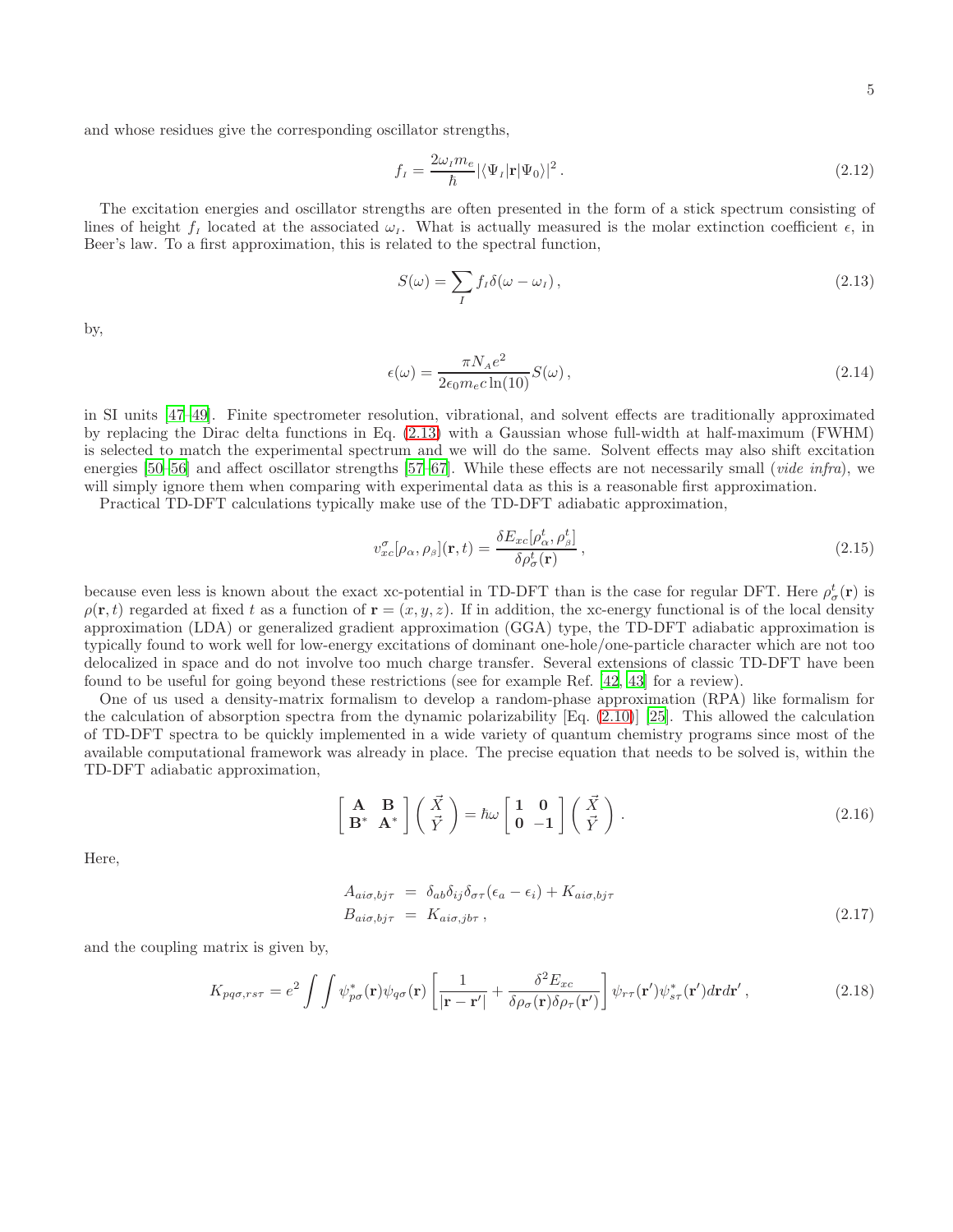where we are making use of the index convention that orbitals  $a, b, \dots, g, h$  are unoccupied, orbitals  $i, j, k, l, m, n$  are occupied, and orbitals  $o, p, \dots, x, y, z$  are free to be either occupied or unoccupied. In the case of an LDA or GGA, Eq. [\(2.16\)](#page-4-1) may be rearranged to give the lower-dimensional matrix equation,

$$
\Omega \vec{F} = \hbar^2 \omega^2 \vec{F},\tag{2.19}
$$

where

$$
\Omega_{ia\sigma,jb\tau} = \delta_{ia}\delta_{jb}\delta_{\sigma\tau}(\epsilon_{a\sigma} - \epsilon_{i\sigma})^2 + 2\sqrt{(\epsilon_{a\sigma} - \epsilon_{i\sigma})}K_{ia\sigma,jb\tau}\sqrt{(\epsilon_{a\sigma} - \epsilon_{i\sigma})}.
$$
\n(2.20)

Alternatively the Tamm-Dancoff approximation (TDA) is sometimes found to be useful [\[68](#page-20-1)],

$$
\mathbf{A}\vec{X} = \hbar\omega\vec{X} \,. \tag{2.21}
$$

This is particularly the case when it is necessary to attenuate the effect of spin-instabilities on potential energy surfaces when investigating photoprocesses [\[69](#page-20-2)].

### <span id="page-5-0"></span>III. IMPLEMENTATION IN BIGDFT

Our implementation of the equations of the previous section in BigDFT is described in this section and their validation by comparison against calculations with DEMON2K is described in the next section.

BigDFT solves the Kohn-Sham equation [Eq. [\(2.2\)](#page-3-1)] in the pseudopotential approximation. The main difference is that the external potential part,  $v_{ext}$ , of the Kohn-Sham potential,  $v_s^{\sigma}$ , is manipulated so as to smooth the behavior of the Kohn-Sham orbitals in the core region near the nuclei while preserving the form of the Kohn-Sham orbitals outside the core region. This is done through the use of Goedecker-Teter-Hutter (GTH) pseudopotentials [\[70\]](#page-20-3) in order to avoid "wasting" wavelets on describing the nuclear cusp. These include both a local and nonlocal part and are used for all atoms (even hydrogen). Several different functionals are available for the xc-energy. However we will only be considering the LDA functional with Teter's Pade approximation [\[70](#page-20-3)] of Ceperley and Alder's quantum Monte Carlo results [\[71\]](#page-20-4) since the xc-kernel,  $f_{xc}$ , is thus far only implemented in BIGDFT at the LDA level.

There are two fundamental functions in Daubechies family: the scaling function  $\phi(x)$  and the wavelet  $\varphi(x)$  (see Fig. [2.](#page-6-0)) Note that both types of function are localized with compact support. The full basis set can be obtained from all translations by a certain grid spacing h of the scaling and wavelet functions centered at the origin. These functions satisfy the fundamental defining equations,

<span id="page-5-1"></span>
$$
\phi(x) = \sqrt{2} \sum_{j=1-m}^{m} h_j \phi(2x - j), \n\varphi(x) = \sqrt{2} \sum_{j=1-m}^{m} g_j \phi(2x - j).
$$
\n(3.1)

which relate the basis functions on a grid with spacing h and another one with spacing  $h/2$ . The coefficients,  $h<sub>j</sub>$ and  $g_j$ , consitute the so-called "filters" which define the wavelet family of order m. These coefficients satisfy the relations,  $\sum_j h_j = 1$  and  $g_j = (-1)^j h_{-j+1}$ . Equation [\(3.1\)](#page-5-1) is very important since it means that a scaling-function basis defined over a fine grid of spacing  $h/2$  may be replaced by combining a scaling-function basis over a coarse grid of spacing h with a wavelet basis defined over the fine grid of spacing  $h/2$ . This then gives us the liberty to begin with a coarse description in terms of scaling functions and then add wavelets only where a more refined description is needed. In principle the refined wavelet description may be further refined by adding higher-order wavelets where needed. However in BigDFT we restricted ourselves to just two levels: coarse and fine associated respectively with scaling functions and wavelets.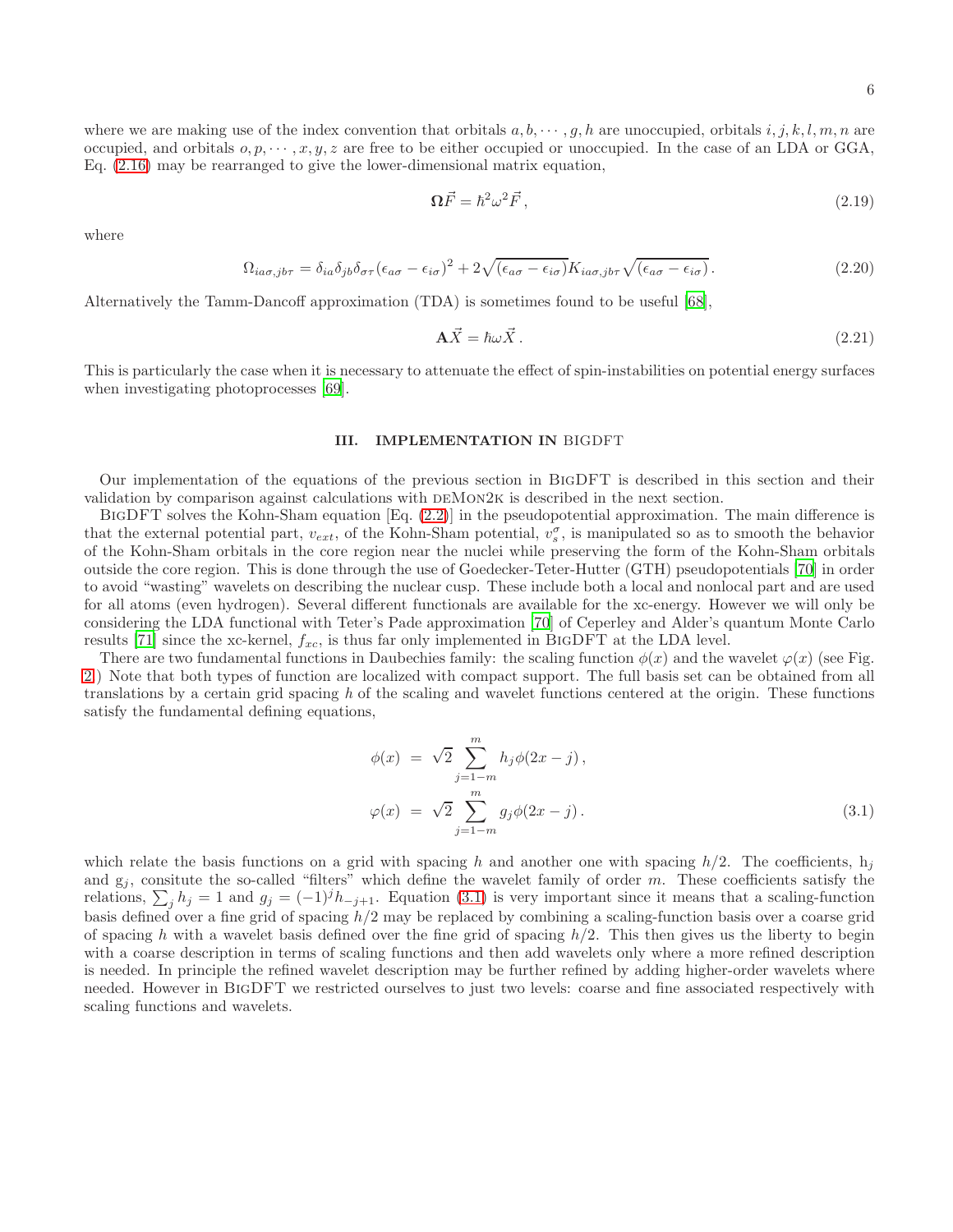

<span id="page-6-0"></span>FIG. 2: Daubechies scaling function  $\phi(x)$  and wavelet  $\varphi(x)$  of order 16.

For a three-dimensional description, the simplest basis set is obtained by a tensor product of one-dimensional basis functions. For a two resolution level description, the coarse degrees of freedom are expanded by a single three dimensional function,  $\phi_{i_1,i_2,i_3}^0(\mathbf{r})$ , while the fine degrees of freedom can be expressed by adding another seven basis functions,  $\phi_{j_1,j_2,j_3}^{\nu}(\mathbf{r})$ , which include tensor products with one-dimensional wavelet functions. Thus, the Kohn-Sham wave function  $\psi(\mathbf{r})$  is of the form

$$
\psi(\mathbf{r}) = \sum_{i_1, i_2, i_3} c_{i_1, i_2, i_3}^0 \phi_{i_1, i_2, i_3}^0(\mathbf{r}) + \sum_{j_1, j_2, j_3} \sum_{\nu_1}^7 c_{j_1, j_2, j_3}^\nu \phi_{j_1, j_2, j_3}^\nu(\mathbf{r}). \tag{3.2}
$$

The sum over  $i_1, i_2, i_3$  runs over all the grid points contained in the low-resolution regions and the sum over  $j_1, j_2, j_3$ runs over all the points contained in the (generally smaller) high resolution regions. Each wave function is then described by a set of coefficients  $\{c_{j_1,j_2,j_3}^\nu\}, \nu = 0, ..., 7$ . Only the nonzero scaling function and wavelet coefficients are stored. The data is thus compressed. The basis set being orthogonal, several operations such as scalar products among different orbitals and between orbitals and the projectors of the nonlocal pseudopotential can be directly carried out in this compressed form. In addition to raw Daubechies scaling functions, practical applications make use of autocorrelated functions to make interpolating scaling functions (ISF) [\[72\]](#page-20-5). In particular, as shown by A. Neelov and S. Goedecker [\[73](#page-20-6)], the local potential matrix elements approximated using the linear combination of such ISFs is exact for polynomial expansions up to 7th order and the corresponding Kohn-Sham densities can be calculated by the real-valued coefficients on the grid points.

Although not every grid point is associated with a basis function and the fine grid is only used in some regions of space, the Daubechies basis set is still very large. This means that full diagonalization of the Kohn-Sham orbital Hamiltonian is not possible. Instead the direct minimisation method [\[74,](#page-20-7) [75](#page-20-8)] is used to obtain the occupied orbitals. This is in contrast with the GTO-based DEMON2K program which will be described below in which full diagonalization of the Kohn-Sham orbital Hamiltonian matrix is carried out within the finite GTO basis set.

A key point to review because of its importance for our implementation of TD-DFT in BigDFT is the Poisson solver used to treat the Hartree part of the potential,  $v_H$ . Although this Poisson solver has been discussed elsewhere [\[76,](#page-20-9) [77\]](#page-20-10), we briefly review how it works in order to keep this article somewhat self-contained. The Hartree potential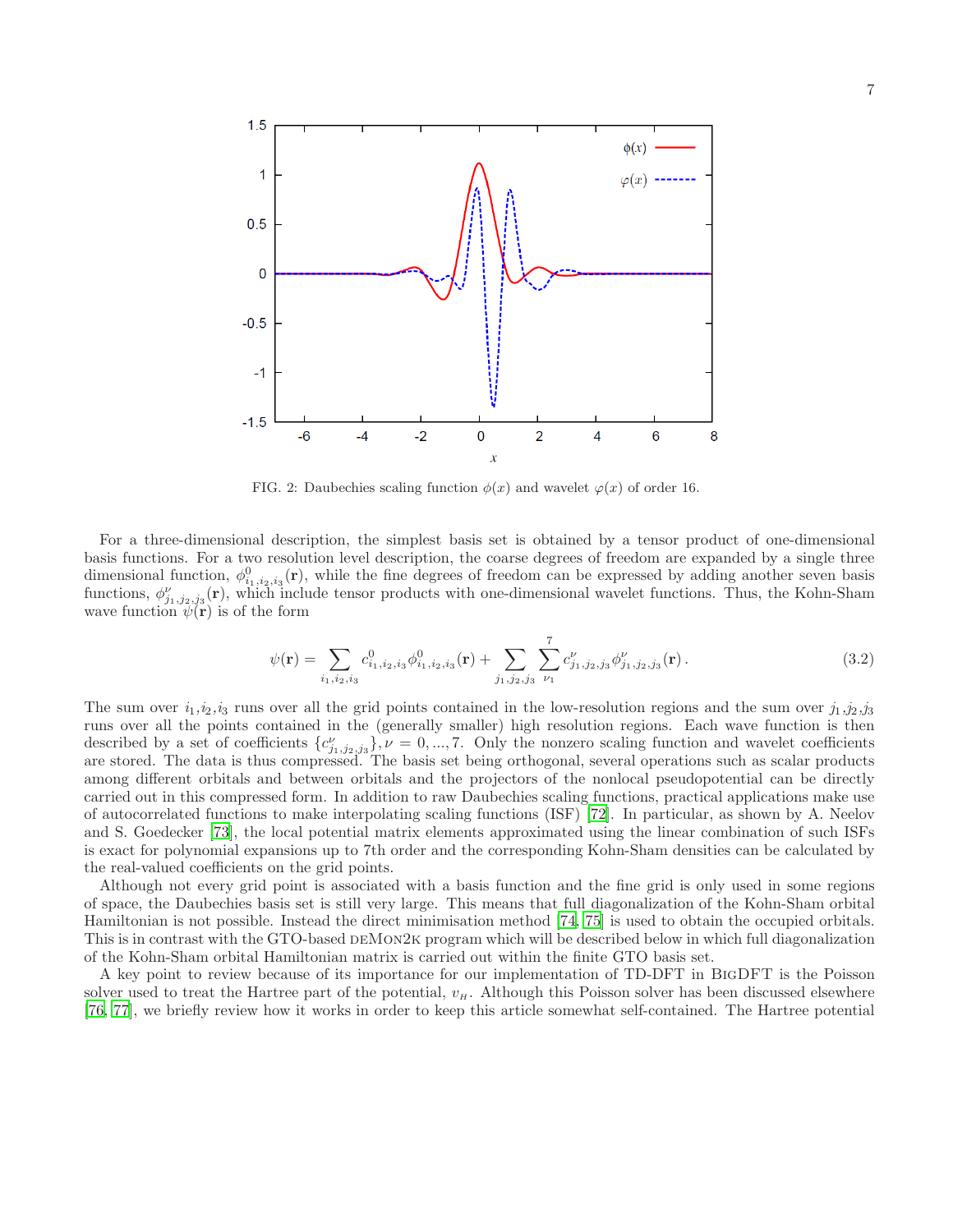is evaluated as,

$$
v_H(\mathbf{r}) = \int G(|\mathbf{r} - \mathbf{r}'|) \rho(\mathbf{r}') d\mathbf{r}',\tag{3.3}
$$

where  $G(r) = 1/r$  is the Green's function for the Poisson equation, namely just the Coulomb potential. The density and potential are expanded in a set of interpolating scaling functions,

$$
\rho(\mathbf{r}) = \sum_{i_1, i_2, i_3} \tilde{\phi}_{i_1}(x) \tilde{\phi}_{i_2}(y) \tilde{\phi}_{i_3}(z) \rho_{i_1, i_2, i_3}
$$
  

$$
v_H(\mathbf{r}) = \sum_{i_1, i_2, i_3} \tilde{\phi}_{i_1}(x) \tilde{\phi}_{i_2}(y) \tilde{\phi}_{i_3}(z) v_{i_1, i_2, i_3},
$$
 (3.4)

associated with the same grid of points,  $\mathbf{r}_{i_1,i_2,i_3}$ , in real space. In particular, the charge density coefficients,  $\rho_{i_1,i_2,i_3}$  $\rho(\mathbf{r}_{i_1,i_2,i_3})$ . Then,

<span id="page-7-0"></span>
$$
v_{i_1,i_2,i_3} = \sum_{j_1,j_2,j_3} G_{j_1-i_1,j_2-i_2,j_3-i_3} \rho_{j_1,j_2,j_3} ,
$$
\n(3.5)

where the quantity,

$$
G_{j_1-i_1,j_2-i_2,j_3-i_3} = \int \frac{\tilde{\phi}_{j_1}(x')\tilde{\phi}_{j_2}(y')\tilde{\phi}_{j_3}(z')}{|\mathbf{r}_{i_1,i_2,i_3} - \mathbf{r}'|} d\mathbf{r}',\tag{3.6}
$$

is translationally invariant by construction. Since Eq. [\(3.5\)](#page-7-0) has the form of a three dimensional convolution, it may be efficiently evaluated by using appropriate parallelized fast Fourier transform algorithms at the cost of only  $\mathcal{O}(N \ln N)$ operations. The calculation of matrix elements of the Green's function  $G(r) = 1/r$  is simplified by using a separable approximation in terms of Gaussians,

$$
\frac{1}{r} \approx \sum_{k} e^{-p_k r^2} c_k \,,\tag{3.7}
$$

so that all the complicated 3-dimensional integrals are reduced to products of simpler 1-dimensional integrals. For more information about BigDFT, the reader is referred to the program website [\[3](#page-18-2)] and to various publications [\[76](#page-20-9)[–81\]](#page-20-11).

We are now in a position to understand the construction of the coupling matrix in our implementation of TD-DFT in BigDFT, which we split into the Hartree and exchange-correlation parts,

$$
K_{ai\sigma,bj\tau} = K_{ai\sigma,bj\tau}^H + K_{aj\sigma,bj\tau}^{xc}.
$$
\n(3.8)

Instead of calculating the Hartree part of coupling matrix directly as,

$$
K_{ai\sigma,bj\tau}^{H} = \int \int \psi_{a\sigma}^{*}(\mathbf{r}) \psi_{i\sigma}(\mathbf{r}) \frac{1}{|\mathbf{r} - \mathbf{r}'|} \psi_{b\tau}(\mathbf{r}') \psi_{j\tau}^{*}(\mathbf{r}') d\mathbf{r} d\mathbf{r}',
$$
\n(3.9)

we express the coupling matrix element as,

<span id="page-7-1"></span>
$$
K_{ai\sigma,bj\tau}^{H} = \int \psi_{a\sigma}^{*}(\mathbf{r})\psi_{i\sigma}(\mathbf{r})v_{bj\tau}(\mathbf{r}) d\mathbf{r}, \qquad (3.10)
$$

where,

$$
v_{ai\sigma}(\mathbf{r}) = \int \frac{\rho_{ai\sigma}(\mathbf{r})}{|\mathbf{r} - \mathbf{r}'|} d\mathbf{r}',\tag{3.11}
$$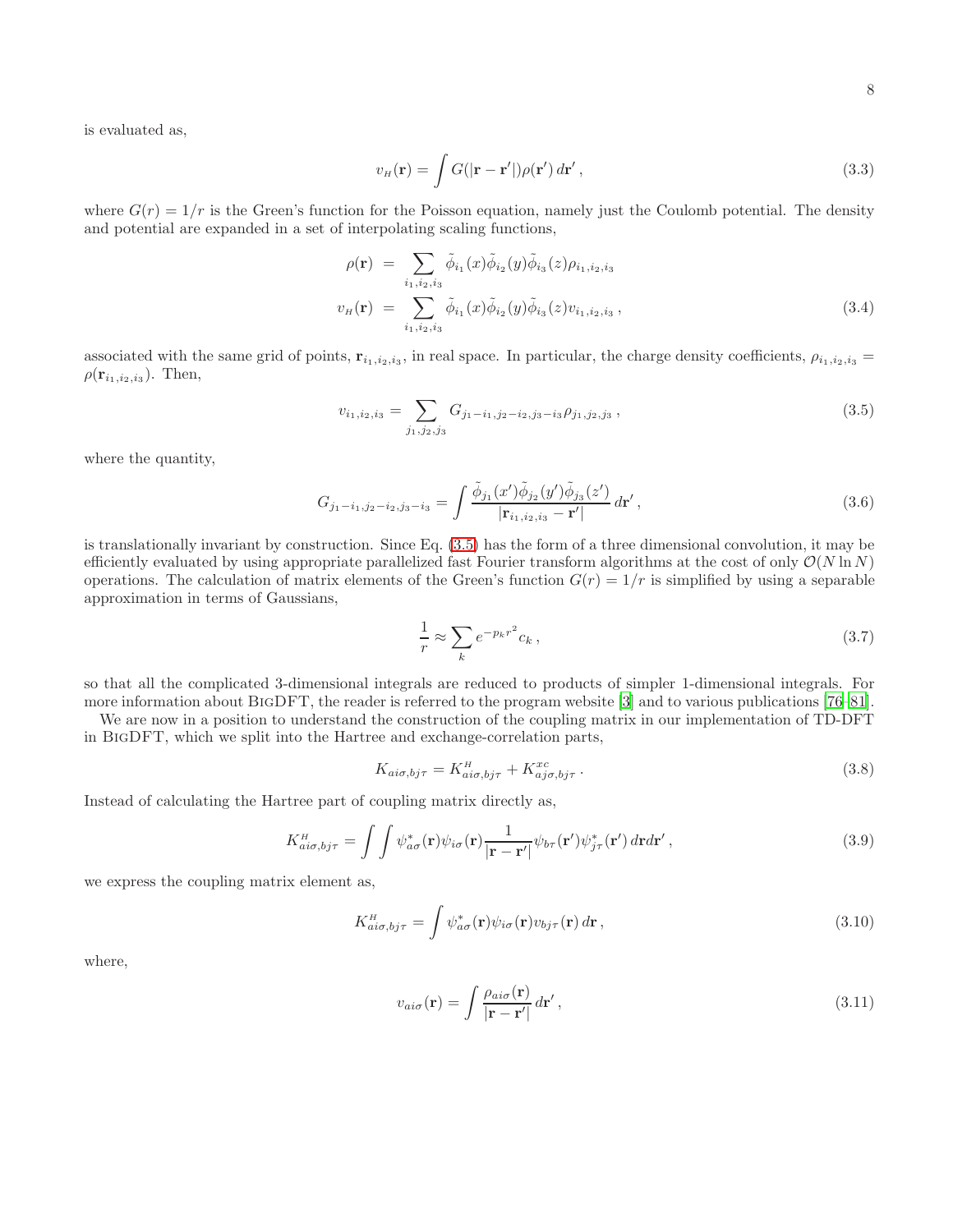and,

$$
\rho_{ai\sigma}(\mathbf{r}) = \psi_{a\sigma}^*(\mathbf{r})\psi_{i\sigma}(\mathbf{r}).\tag{3.12}
$$

The advantage of doing this is that, although  $\rho_{ai\sigma}$  and  $v_{ai\sigma}$  are neither real physical charge densities nor real physical potentials, they still satisfy the Poisson equation,

$$
\nabla^2 v_{ai\sigma}(\mathbf{r}) = -4\pi \rho_{ai\sigma}(\mathbf{r}),\tag{3.13}
$$

and we can make use of whichever of the efficient wavelet-based Poisson solvers already available in BigDFT, is appropriate for the boundary conditions of our physical problem.

Once the solution of Poisson's equation,  $v_{a i \sigma}(\mathbf{r})$ , is known, we can then calculate the Hartree part of the kernel according to Eq. [\(3.10\)](#page-7-1). Inclusion of the exchange-correlation kernel is accomplished by evaluating,

<span id="page-8-1"></span>
$$
K_{ai\sigma,bj\tau} = \int M_{ai\sigma}(\mathbf{r}) \rho_{bj\tau}(\mathbf{r}) d\mathbf{r},\qquad(3.14)
$$

where,

$$
M_{ai\sigma}(\mathbf{r}) = v_{ai\sigma}(\mathbf{r}) + \int \rho_{ai\sigma}(\mathbf{r}') f_{xc}^{\sigma,\tau}(\mathbf{r}, \mathbf{r}') d\mathbf{r}'.
$$
 (3.15)

We note that  $f_{xc}^{\sigma,\tau}(\mathbf{r},\mathbf{r}') = f_{xc}^{\sigma,\tau}(\mathbf{r},\mathbf{r}')\delta(\mathbf{r}-\mathbf{r}')$  for the LDA, so that no integral need actually be carried out in evaluating  $M_{ai\sigma}(\mathbf{r})$ . The integral in Eq. [\(3.14\)](#page-8-1) is, of course, carried out numerically in practice as a discrete.

#### <span id="page-8-0"></span>IV. VALIDATION

Having implemented TD-DFT in BigDFT we now desire to validate our implementation by testing it against another program in which TD-DFT is already implemented, namely the all-electron GTO-based program  $DEMON2K$ [\[4\]](#page-18-3). DEMON2K resembles a typical GTO-based quantum chemistry program in that all the integrals other than the xc-integrals, can be evaluated analytically. In particular, DEMON2K has the important advantage that it accepts the popular GTO basis sets common in quantum chemistry and so can benefit from the experience in basis set construction of a large community built up over the past 50 years or so. In the following, we have chosen to use the well-known correlation-consistent basis sets for this study [\[82,](#page-20-12) [83\]](#page-20-13). (Note, however, that the correlation-consistent basis sets used in DEMON2K lack f and g functions but are otherwise exactly the same as the usual ones.) The advantage of using these particular basis sets is that there is a clear hierarchy as to quality.

An exception to the rule that integrals are evaluated analytically in DEMON2K are the xc-integrals (for the xc-energy, xc-potential, and xc-kernel) which are evaluated numerically over a Becke atom-centered grid. This is important because the relative simplicity of evaluating integrals over a grid has allowed the rapid implemenation of new functionals as they were introduced. We made use of the fine fixed grid in our calculations.

As described so far, DEMON2K should have  $\mathcal{O}(N^4)$  scaling because of the need to evaluate 4-center integrals. Instead deMon2k uses a second atom-centered auxiliary GTO basis to expand the charge density. This allows the the elimination of all 4-center integrals so that only 3-center integrals remain for a formal  $\mathcal{O}(N^3)$  scaling. In practice, integral prescreening leads to  $\mathcal{O}(N^M)$  scaling where M is typically between 2 and 3. We made use of the A3 auxiliary basis set from the DEMON2K automated auxiliary basis set library.

All calculations were performed using standard DEMON2K default criteria. Although full TD-LDA calculations are possible with deMon2k, the TD-LDA calculations reported here all made use of the TDA. The chosen test molecule was  $N_2$  with an optimized bond length of 1.115 Å. This molecule was chosen partly because of its small size but also because of the large number of excited states which are well characterized (see Refs. [\[26,](#page-18-23) [27\]](#page-18-24) and references therein.)

Unlike TD Hartree-Fock (or configuration interaction singles) calculations, TD-LDA calculations are preprepared to describe excitation processes in the sense that the occupied and unoccupied orbitals both see the same number of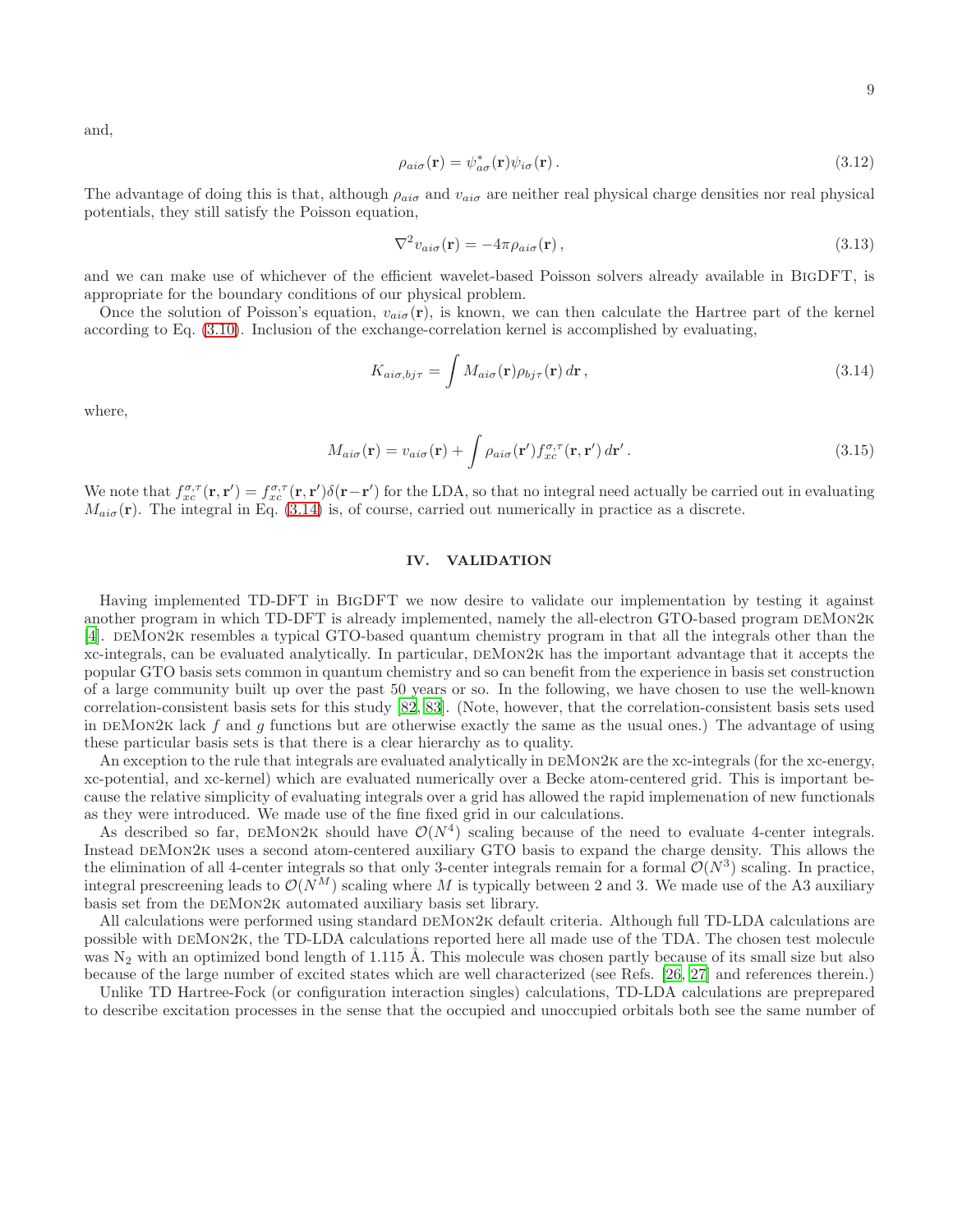| <b>Basis Set</b> | $-\epsilon_{\text{HOMO}}$ | $-\epsilon_{\text{LUMO}}$ | $\Delta \epsilon_{\text{HOMO-LUMO}}$ |
|------------------|---------------------------|---------------------------|--------------------------------------|
| STO-3G           | 7.6758                    | 0.0297                    | 7.6461                               |
|                  |                           |                           |                                      |
| <b>DZVP</b>      | 10.1824                   | 2.2616                    | 7.9208                               |
| <b>TZVP</b>      | 10.2142                   | 2.2894                    | 7.9248                               |
|                  |                           |                           |                                      |
| CC-PVDZ          | 9.8656                    | 1.8993                    | 7.9663                               |
| CC-PVTZ          | 10.2978                   | 2.2868                    | 8.0110                               |
| CC-PVQZ          | 10.3545                   | 2.3527                    | 8.0018                               |
| CC-PV5Z          | 10.3786                   | 2.3886                    | 7.9900                               |
|                  |                           |                           |                                      |
| CC-PCVDZ         | 9.9197                    | 1.9314                    | 7.9883                               |
| CC-PCVQZ         | 10.3555                   | 2.3532                    | 8.0023                               |
| CC-PCVTZ         | 10.2372                   | 2.2718                    | 8.0154                               |
| CC-PCV5Z         | 10.3793                   | 2.3891                    | 7.9902                               |
|                  |                           |                           |                                      |
| AUG-CC-PVDZ      | 10.3534                   | 2.3785                    | 7.9749                               |
| $AUG-CC-PVQZ$    | 10.3987                   | 2.4127                    | 7.9860                               |
| AUG-CC-PVTZ      | 10.3953                   | 2.4010                    | 7.9943                               |
| AUG-CC-PV5Z      | 10.3984                   | 2.4137                    | 7.9847                               |
|                  |                           |                           |                                      |
| AUG-CC-PCVDZ     | 10.3732                   | 2.3879                    | 7.9847                               |
| AUG-CC-PCVTZ     | 10.3972                   | 2.4015                    | 7.9957                               |
|                  |                           |                           |                                      |

<span id="page-9-0"></span>TABLE I: Basis set dependence of the HOMO and LUMO energies and of the HOMO-LUMO gap (eV) calculated using deMon2k.

electrons (because they come from the same local potential). This means that there is often little relaxation — at least in small molecules — and a two orbital model [\[25,](#page-18-22) [41,](#page-19-9) [43](#page-19-0), [84\]](#page-20-14) often provides a good first approximation to the singlet  $(\hbar \omega_{i\to a}^s)$  and triplet  $(\hbar \omega_{i\to a}^T)$  excitation energies,

AUG-CC-PCVQZ 10.3990 2.4124 7.9866 AUG-CC-PCV5Z 10.3985 2.4136 7.9849

<span id="page-9-1"></span>
$$
\hbar\omega_{i\to a}^T = \epsilon_a - \epsilon_i + (ia|f_{xc}^{\alpha,\alpha} - f_{xc}^{\alpha,\beta}|ai) \n\hbar\omega_{i\to a}^S = \epsilon_a - \epsilon_i + (ia|2f_H + f_{xc}^{\alpha,\alpha} + f_{xc}^{\alpha,\beta}|ai).
$$
\n(4.1)

Consideration of typical integral signs and magnitudes then implies that

<span id="page-9-2"></span>
$$
\hbar\omega_{i\to a}^T \le \epsilon_a - \epsilon_i \le \hbar\omega_{i\to a}^S\,,\tag{4.2}
$$

with the singlet-triplet splitting going to zero for Rydberg states (in which case the electron repulsion integrals become negligible due to the diffuse nature of the target orbital  $\psi_a$ .)

Since orbital energy differences provide an important first estimate of TD-DFT excitation energies, we wished to see how rapidly they converged for BIGDFT and DEMON2K as the quality of the basis set was improved. Tables [I](#page-9-0) and [II](#page-10-0) show how the highest occupied molecular orbital (HOMO) – lowest unoccupied molecular orbital (LUMO) energy gap ( $\Delta \epsilon_{\text{HOMO-LUMO}}$ ) varies for each program.

Consider first how DEMON2K calculations of  $\Delta \epsilon_{\text{HOMO-LUMO}}$  evolve as the basis set is improved (Table [I\)](#page-9-0). Jamorski, Casida, and Salahub had earlier shown that LUMO is bound for reasonable basis sets [\[26\]](#page-18-23). (Small differences between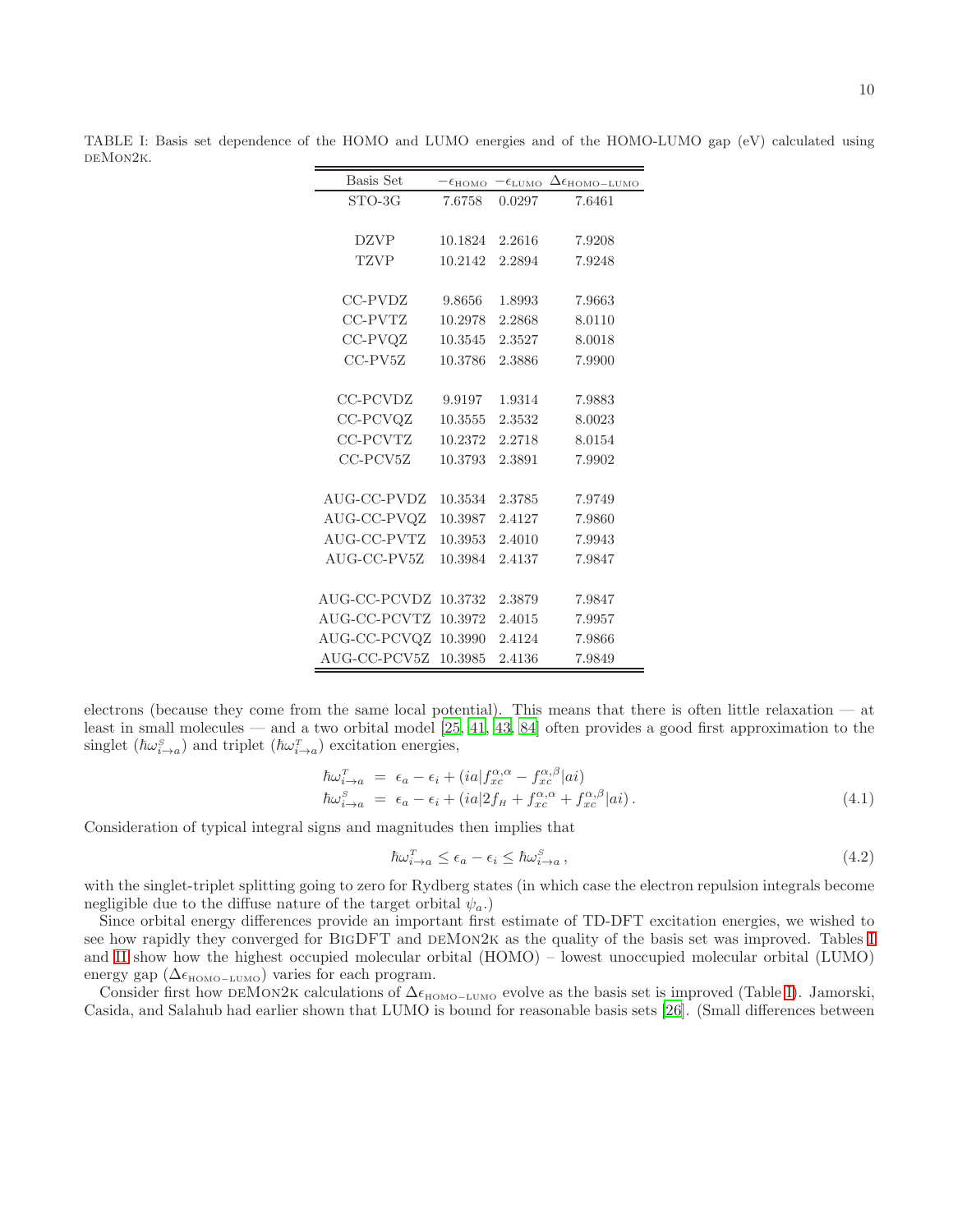| $h_q^a/m^b/n^c$ | $-\epsilon_{\text{HOMO}}$ | $-\epsilon_{\text{LUMO}}$ | $\Delta \epsilon_{\text{HOMO-LUMO}}$ |  |
|-----------------|---------------------------|---------------------------|--------------------------------------|--|
|                 | Low resolution            |                           |                                      |  |
| 0.4/6/8         | 10.3910                   | 2.3815                    | 8.0095                               |  |
| 0.4/7/8         | 10.3964                   | 2.3922                    | 8.0042                               |  |
| 0.4/8/8         | 10.3971                   | 2.3945                    | 8.0027                               |  |
| 0.4/9/8         | 10.3972                   | 2.3951                    | 8.0022                               |  |
| 0.4/10/8        | 10.3973                   | 2.3953                    | 8.0020                               |  |
| 0.4/11/8        | 10.3972                   | 2.3953                    | 8.0019                               |  |
| High resolution |                           |                           |                                      |  |
| 0.3/7/8         | 10.3977                   | 2.3932                    | 8.0043                               |  |
| 0.3/8/8         | 10.3984                   | 2.3957                    | 8.0027                               |  |
| 0.3/9/8         | 10.3985                   | 2.3963                    | 8.0022                               |  |
| 0.3/10/8        | 10.3985                   | 2.3965                    | 8.0021                               |  |
| 0.3/11/8        | 10.3985                   | 2.3965                    | 8.0020                               |  |

<span id="page-10-0"></span>TABLE II: Basis set dependence of the HOMO and LUMO energies and of the HOMO-LUMO gap (eV) calculated using BigDFT.

<sup>a</sup>Grid spacing of the cartesian grid in atomic units.

 $<sup>b</sup>Coarse grid multiplier (crmult)$ </sup>

 ${}^{c}$ Fine grid multiplier (frmult)

the present calculations and those in Ref. [\[26](#page-18-23)] are due to gradual improvements in the grid, auxiliary basis sets, and convergence criteria used in the deMon programs). Convergence to the true HOMO-LUMO LDA gap is expected with systematic improvement within the series: (i) double zeta plus valence polarization  $(DZVP) \rightarrow$  triple zeta plus valence polarization (TZVP), (ii) augmented correlation-consistent double zeta plus polarization plus diffuse on all atoms (AUG-CC-PCVDZ)  $\rightarrow$  AUG-CC-PCVTZ (triple zeta)  $\rightarrow$  AUG-CC-PCVQZ (quadruple zeta)  $\rightarrow$  AUG-CC-PCV5Z (quintuple zeta), (iii) augmented correlation-consistent valence double zeta plus polarization plus diffuse  $(AUG-CC-PVDZ) \rightarrow AUG-CC-PVTZ \rightarrow AUG-CC-PVQZ \rightarrow AUG-CC-PV5Z$ , (iv) correlation-consistent double zeta plus polarization plus tight core (CC-PCVDZ)  $\rightarrow$  CC-PCVTZ  $\rightarrow$  CC-PCVQZ  $\rightarrow$  CC-PCV5Z, and (v) correlationconsistent valence double zeta plus polarization on all atoms  $(CC-PVDZ) \rightarrow CC-PVTZ \rightarrow CC-PVQZ \rightarrow CC-PV5Z$ . There is a clear tendency in the correlation-consistent basis sets to tend towards values of 10.40 eV for the HOMO energy, 2.42 eV for the LUMO energy, and 8.01 eV for  $\Delta \epsilon_{\text{HOMO-LUMO}}$ , with adequate convergance already achieved with the CC-PVTZ basis set.

Now let us turn to BIGDFT (Table [II\)](#page-10-0). Calculations were done for two different grid values, denoted by  $h_g = 0.3$ , 0.4. (These values are the nodes of the grid in atomic units which serve as centers for the scaling function/wavelet basis.) The simulation "box" has the shape of the molecule and its size is expressed in the units of the coarse grid multiplier (crmult) and the fine grid multiplier (frmult) which determines the radius for the low/high resolution sphere around the atom. Results using 16 unoccopied orbitals with the different wavelet basis sets are essentially identical, with no significant variation in the HOMO energy, the LUMO energy, and the  $\Delta \epsilon_{\text{HOMO-LUMO}}$  value of 8.00 eV between the high resolution combination of 0.3/11/8 and the low resolution combination of 0.4/6/8.

The remaining differences for the HOMO energy, LUMO energy, and  $\Delta \epsilon_{\text{HOMO-LUMO}}$  calculated by the two programs, DEMON2K and BIGDFT, is more difficult to trace. For example, it might be due to the auxiliary basis approximation in deMon2k or to the use of pseudopotentials in BigDFT or perhaps to still other program differences. The important point is that differences are remarkably small.

We now come to the calculation of the actual excited states of  $N_2$  and the third reason alluded to in the introduction that quantum chemists have been slow to adapt grid-based methods. This is the concern that the very large size of basis sets in grid-based methods would lead to impractically-large configuration interaction expansions. Put differently, this concerns the basic problem of how to handle the continuum. A correct inclusion of the continuum in the formalism of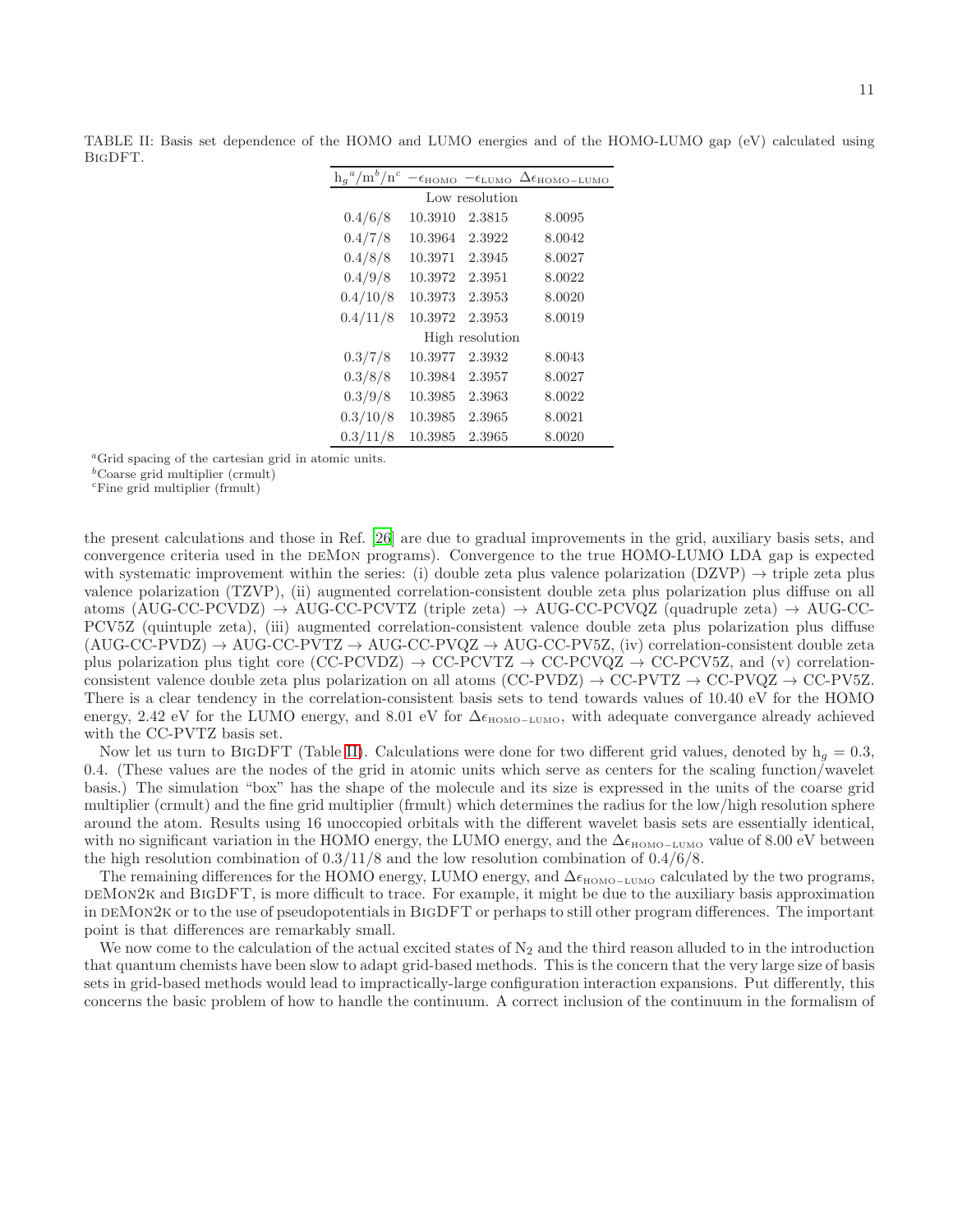

<span id="page-11-0"></span>FIG. 3: Singlet and triplet excitation energies for  $\mathrm{N}_2$  calculated using BIGDFT

<span id="page-11-1"></span>TABLE III: Comparison of the nine lowest excitation energies of N<sup>2</sup> (in eV) calculated using different programs and with experiment.

|                 |       |       |       | State BIGDFT <sup>a</sup> DEMON2K <sup>b</sup> ABINIT <sup>c</sup> Experiment <sup>d</sup> |
|-----------------|-------|-------|-------|--------------------------------------------------------------------------------------------|
| $1^3\Sigma_g^+$ | 10.71 | 10.39 | 9.16  | 12.0                                                                                       |
| $1^3\Pi_u$      | 10.58 | 10.38 | 10.79 | 11.19                                                                                      |
| $1^1\Delta_u$   | 10.29 | 9.99  | 10.46 | 10.27                                                                                      |
| $1^1\Sigma_u^-$ | 9.37  | 9.36  | 9.92  | 9.92                                                                                       |
| $1^3\Sigma_u^-$ | 9.36  | 9.36  | 9.91  | 9.67                                                                                       |
| $1^1\Pi_q$      | 9.35  | 9.10  | 9.47  | 9.31                                                                                       |
| $1^3\Delta_u$   | 8.93  | 8.60  | 9.08  | 8.88                                                                                       |
| $1^3\Pi_q$      | 7.69  | 7.83  | 7.85  | 7.75                                                                                       |
| $1^3\Sigma_u^+$ | 8.52  | 8.43  | 8.16  | 8.04                                                                                       |

<sup>a</sup>Present work (TD-LDA/TDA).  ${}^{b}$ Present work (TD-LDA/TDA).  $c$ From [\[85\]](#page-20-15) (TD-LDA).

 $d$ Taken from Ref. $([86])$  $([86])$  $([86])$ .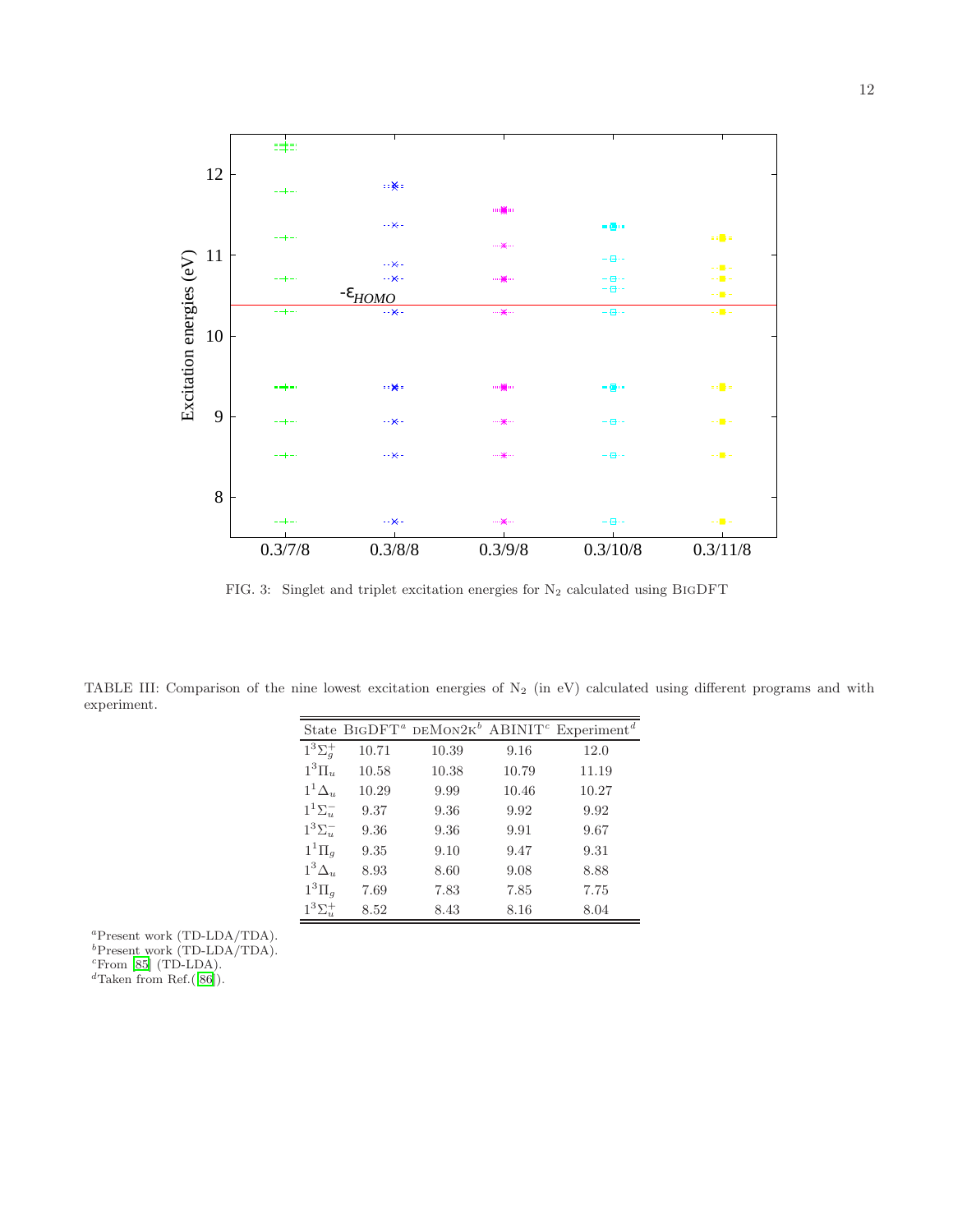Sec. [II](#page-2-1) would seem to require at least approximate integrals over a quasicontinuum of unoccupied orbitals. Clearly this is impractical and our method only uses the first several unoccupied orbitals. This is perhaps reasonable for the lower excited states, given the anticipated dominance of the two-orbital model [Eq. [\(4.1\)](#page-9-1)], but may fail to be quantitative when relaxation or state mixing starts to become important and the two-orbital model breaks down. This problem is avoided in quantum chemistry where the virtual orbitals in the TD-DFT calculation have an altogether different meaning: they are simply there to describe the dynamic polarizability of the ground-state charge density and need not describe the continuum well. This is why fewer unoccupied orbitals are normally needed in quantum chemical applications of TD-DFT than is the case when using, say, plane waves. In Fig. [3](#page-11-0) the lowest few excited-states are calculated using BigDFT. This figure shows that the excited states calculated with different grids are essentially the same up to  $-\epsilon_{\text{HOMO}}$ . After  $-\epsilon_{\text{HOMO}}$ , increasing the quality of the basis set by varying the simulation box sizes leads to an increasing collapse of the higher excited-states. This is a reflection of the fact that the TD-LDA ionization continuum starts at  $-\epsilon_{\text{HOMO}}$  which is about 5 eV low because of the incorrect asymptotic behavior of the xc-potential [\[27\]](#page-18-24). Of course, as indicated by the estimate [\(4.1\)](#page-9-1), the excitation energy is not exactly a simple orbital energy difference, but they are closely related.

With these caveats, let us see how well our implementation of TD-DFT does in BigDFT. Table [III,](#page-11-1) lists the lowest nine excited states of  $N_2$  calculated with DEMON2K and BIGDFT. For comparison, Table [III](#page-11-1) also contains full TD-LDA (i.e, non-TDA) excitation energies obtained from ABINIT [\[87](#page-20-17)] using the Perdew-Wang 92 parameterisation of the LDA functional [\[88\]](#page-20-18) along with the experimental values from the literature [\[86](#page-20-16)]. The slight differences which occur between the  $1^1\Sigma_u^{\dagger}$  and  $1^3\Sigma_u^-$  excitation energies in the BIGDFT and ABINIT calculations are an indication of residual numerical errors since these two states are rigorously degenerate by symmetry when using the TD-LDA and TD-LDA/TDA approximations: Aside from this tiny difference, it is certainly reassuring that excitation energies calculated with BigDFT, deMon2k, and ABINIT are quite similar. Nevertheless differences as large as 0.3 eV or more are found for some states. Such differences are large enough to be potentially problematic for determining the ordering of near-lying states.

Finally since a large number of excited states have been calculated, it is interesting to test the assertion that the oscillator strength distribution should be approximately correct even above the TD-LDA ionization threshold at  $-\epsilon_{\text{HOMO}}$  [\[27](#page-18-24)]. This is especially true since the transitions given in Table [III](#page-11-1) are all dark and we would like to see how the oscillator strengths of bright states compare. The high-energy spectra are compared in Fig. [4](#page-13-0) using Eq. [\(2.14\)](#page-4-2). Clearly the spectra are in reasonable qualitative agreement.

The above results show that this first implementation of BigDFT is quantitative — especially when results are dominated by bound-bound transitions — and our discussion may eventually suggest ways to go further towards improving the method. In the meantime, we have a method that can be used for moderate-size molecules and this is illustrated in the next section.

## <span id="page-12-0"></span>V. APPLICATION

A large series of fluorescent molecules of potential interest as biological markers [\[89\]](#page-20-19) has recently been synthesized by combinatorial chemistry [\[5](#page-18-4)]. This is a method whereby large sets of similar reactions are conducted in parallel in arrays of spots on a single plate, thus dramatically increasing throughput when searching for molecules with a particular property — in this case fluorescence. We have chosen to calculate the absorption spectrum of one of these fluorescent molecules in preparation for future more in-depth theoretical studies of their fluorescence properties using BigDFT. This molecule, which we will simply refer to as Flugi 6 (because it is molecule 6 [\[5](#page-18-4)] among the fluorescent molecules prepared by the UGI reaction [\[90](#page-21-0)]) rather than by its full name of N-cyclohexyl-2-(4-methoxyphenyl)imidazo[1,2a]pyridin-3-amine is shown in Fig. [1.](#page-2-0) The synthesis and partial characterization of Flugi 6 has been described in Ref. [\[5\]](#page-18-4). However we go further here and report the experimental determination of its crystal structure. We then go on to compare the spectrum calculated with BigDFT with the measured spectrum and discuss the problem of peak assignment.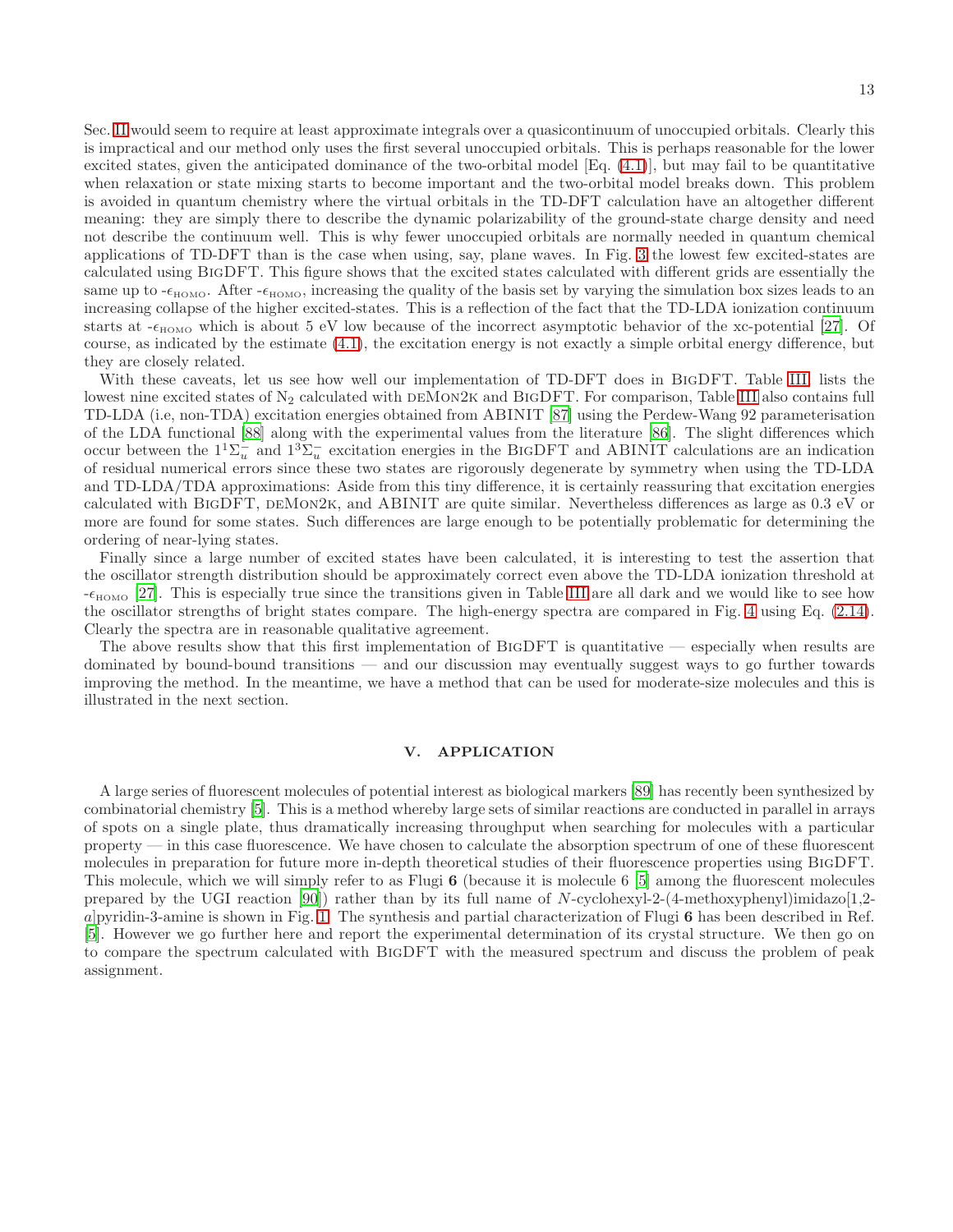

<span id="page-13-0"></span>FIG. 4: Comparison of DEMON2K and BIGDFT  $N_2$  spectra at higher energies.

# A. X-ray Crystal Structure

Crystals of Flugi 6 (C<sub>20</sub>H<sub>23</sub>N<sub>3</sub>O,  $M = 321.42$  g/mol) were obtained out of recrystallisation in ethyl acetate (EtOAc) as colorless needles suitable for X-ray diffraction. A 0.38 mm  $\times$  0.28 mm  $\times$  0.01 mm crystal was mounted on a glass fiber using grease and centered on a Bruker Enraf Nonius kappa charge-coupled device (CCD) detector working at 200 K and at the monochromated (graphite) Mo K<sub>α</sub> radiation  $\lambda = 0.71073$  Å. The crystal was found to be orthorhombic,  $\text{Pna2}_1, a = 27.912(4) \text{ Å }, b = 5.876(2) \text{Å}, c = 10.297(2) \text{ Å}, V = 1688.7(6) \text{ Å}^3, Z = 4, D_x = 1.264 \text{ g.cm}^{-3}, m = 0.080$ mm<sup>-1</sup>. A total of 17700 reflections were collected using  $\phi$  and  $\omega$  scans; 2853 independent reflections ( $R_{int} = 0.1557$ ). The data were corrected for the Lorentz and polarization effects. The structure was solved by direct methods with SIR92 [\[91\]](#page-21-1) and refined against F by leastsquare method implemented by TeXsan [\[92\]](#page-21-2). C, N, and O atoms were refined anisotropically by the full matrix least-squares method. H atoms were set geometrically and recalculated before the last refinement cycle. The final R values for 1964 reflections with  $I > 2\sigma$  (I) and 217 parameters are  $R1 = 0.0617$ ,  $wR2 = 0.0657$ , goodness of fit  $(GOF) = 1.78$  and for all 2854 unique reflections  $R1 = 0.0923$ ,  $wR2 = 0.0829$ , GOF  $= 1.85$ . The resultant crystal geometry is given in [IV](#page-22-0)

The data have been deposited with the Cambridge Crystallographic Data Centre (Reference No. CCDC 8200007). This material is available free of charge via www.ccdc.can.ac.uk/conts/retrieving.html (or from the Cambridge Crystallographic Data Centre, 12 Union Road, Cambridge CB2 1EZ, UK. Fax: +44-1223-336033. E-mail: deposit@ccdc.cam.ac.uk).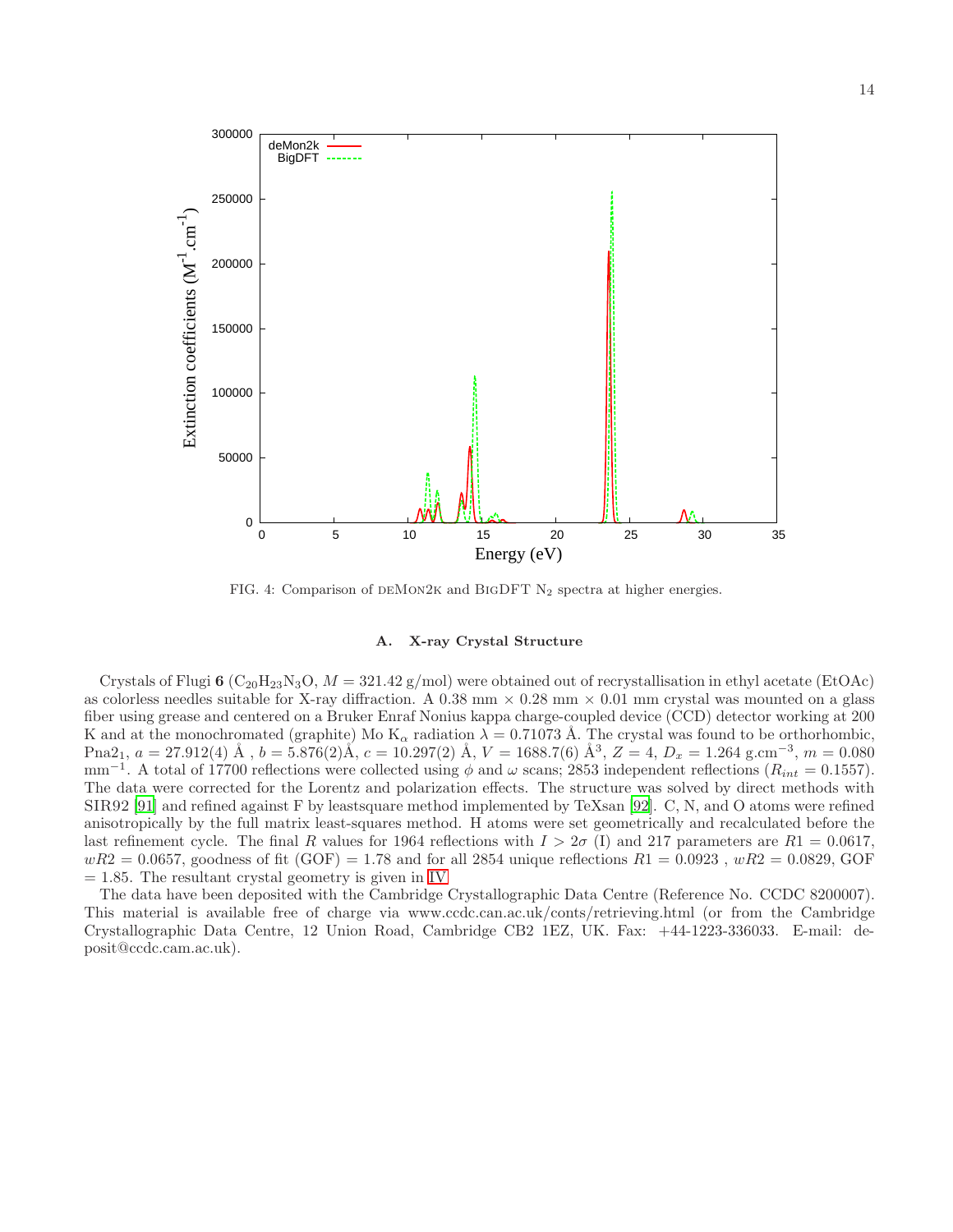

<span id="page-14-0"></span>FIG. 5: Experimental geometry: carbon, orange; nitrogen, blue; oxygen, red; hydrogen, white. This geometry consists of two nearly planar entities, namely a nearly planar cyclohexane  $(C_6H_{11})$  ring and the rest of the molecule which rests in a plane perpendicular to the plane of the cyclohexane

#### B. Spectrum

The experimental UV/Vis spectrum was determined in dimethyl sulphur dioxide (DMSO) as described in the supplementary material of Ref. [\[5\]](#page-18-4) The first step to calculating the spectrum of Flugi 6 is to optimize the geometry. This was done with BigDFT using the 0.4/8/8 grid, beginning with the experimental crystal geometry shown in Fig. [5.](#page-14-0) Our optimized geometry is given in Table [V.](#page-23-0) The largest change  $0.15 \text{ Å}$  from the initial guess is for the 18th atom of hydrogen. It was verified that the optimized geometry is indeed a minimum by explicit calculation of vibrational frequencies. However the experimental geometry is not identical to our calculated gas phase geometry as confirmed by the presence of three imaginary vibrational frequencies calculated for the (unoptimized) experimental geometry.

The TD-LDA absorption spectrum of Flugi 6 was then calculated at the optimized geometry using our new implementation of TD-DFT in BigDFT. In addition to the previously mentioned computational details, the calculation used 60 unoccupied orbitals within the TDA. The excited-states were obtained using full-matrix diagonalization of the TD-DFT part. The theoretical spectrum was calculated using Eq. [\(2.14\)](#page-4-2) using a FWHM of 0.25 eV and then transformed to a wavelength scale using our spectrum convolution program [\[93](#page-21-3)]. Because we were restricted to a more limited number of unoccupied orbitals than in the  $N_2$  test case, there is some concern that our calculated spectrum might change if a larger number of unoccupied orbitals is included. However the comparison of the theoretical and experimental results shown in Fig. [6](#page-15-0) is reasonable. This is especially true when it is kept in mind that we are comparing gas-phase theory with an experimental spectrum measured in a polar solvent DMSO. Notice the presence of a larger peak at 4.6-5.0 eV, a smaller peak at 3.2-3.5 eV, and a shoulder inbetween near 4.3 eV.

In contrast to experience with ruthenium complexes (to name but one example), Eq.[\(2.14\)](#page-4-2) with gaussian broadening does not suffice in the present case to give good agreement between theoretical and experimental molar extinction coefficinets. This is why the theoretical curve has been divided magnitude by a factor of ten. We believe that this discrepancy is in part due to the aforementioned solvent effects on excitation energies and oscillator strengths which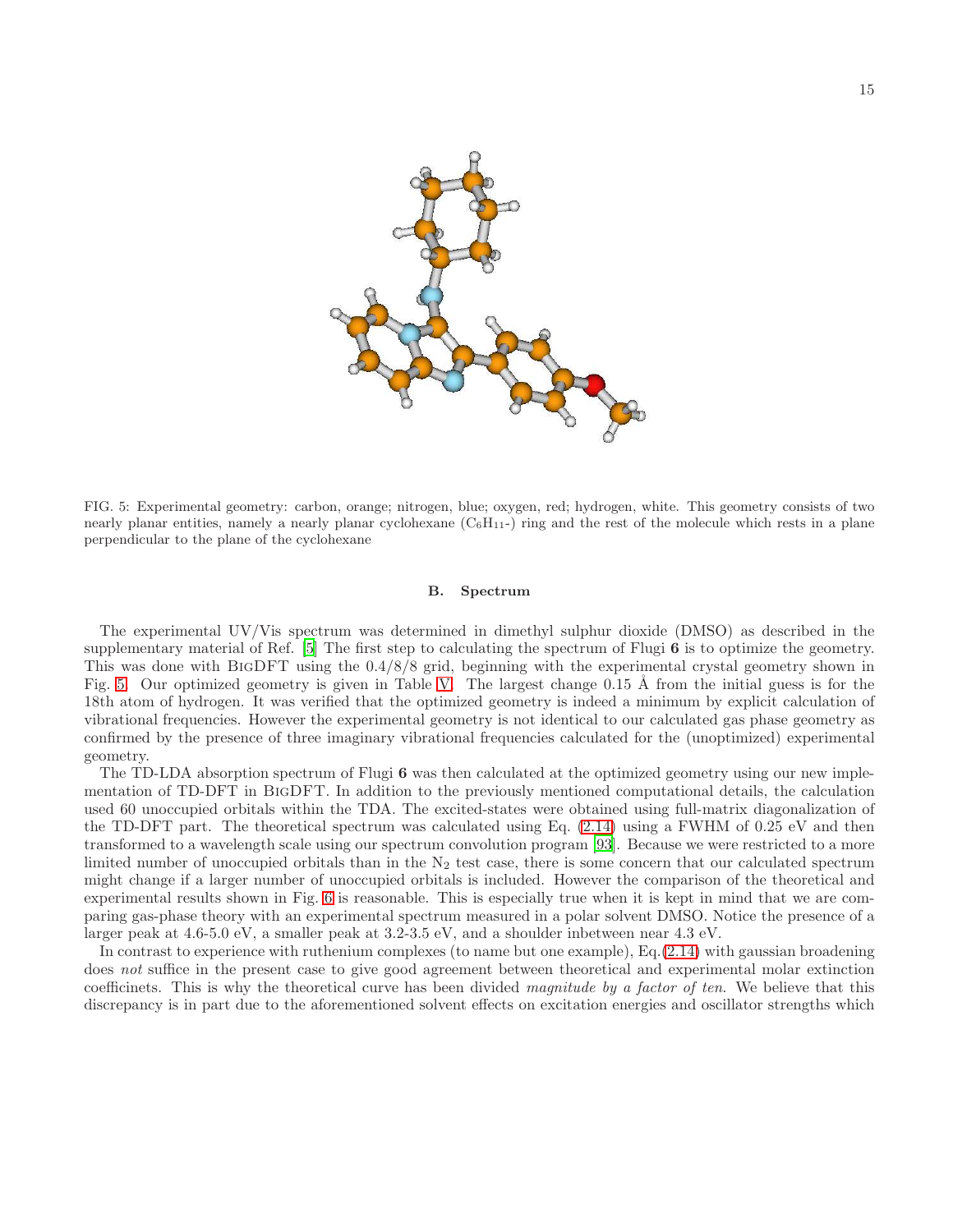

<span id="page-15-0"></span>FIG. 6: Comparison of theoretical and measured absorption spectra for Flugi 6 (left y-axis). The magnitude of the BigDFT curve has been divided by a factor of ten (see text). Both theoretical and experimental curves show qualitative agreement with the oscillator strength stick-spectra which however is in different units (right y-axis).

we have chosen to neglect and in part due to the possible presence of multiple conformers in the room temperature experiment. This latter hypothesis might be tested by expensive dynamics calculations, but this far beyond the scope of the present work. Nevertheless, even without dynamics we find this level of agreement to be encouraging and now go on to further analyze our calculated spectrum. The calculated stick spectrum is also shown in Fig. [6.](#page-15-0) It is now clear that the small peak at 3.2-3.5 eV corresponds to two transitions, that the shoulder near 4.3 eV corresponds to three transitions, and that the large peak at 4.6-5.0 eV corresponds to several electric excited states. Table [VI](#page-24-0) provides a more detailed analysis. All of the transitions are below the onset of TD-LDA ionization continuum at  $-\epsilon_{\text{HOMO}} = 4.8713 \text{ eV}$ , which is artificially low compared to the true ionization energy [\[27](#page-18-24)]. As mentioned in Sec. [III,](#page-5-0) unlike TD Hartree-Fock (or configuration interaction singles) calculations, TD-LDA calculations are preprepared to describe excitation processes in the sense that the occupied and unoccupied orbitals both see the same number of electrons (because they come from the same local potential.) This means that there is often little relaxation at least in small molecules — and a two orbital model [\[25\]](#page-18-22) provides a good first approximation to the excitation energy [Eqs. [\(4.1\)](#page-9-1) and [\(4.2\)](#page-9-2)]. The TDA configuration interaction coefficient is then determined by spin coupling and is given by  $1/\sqrt{2} = 0.707$ . Table [VI](#page-24-0) shows significant deviations from this theoretical value, suggesting significant relaxation effects may be taking place. Visualization of the HOMO and LUMO suggests that relaxation is important here and might help to explain why the first peak is at slightly too low an energy compared to the first experimental peak in the absorption spectrum [\[84\]](#page-20-14). Nevertheless, the energy of HOMO  $\rightarrow$  LUMO dominated singlet transition at 3.21 eV exceeds the simple difference of HOMO and LUMO molecular orbital energies of 2.80 eV as expected from the domination of the Hartree term  $(ia|f_H|ai)$  over the two xc terms. Two interesting features, which will not be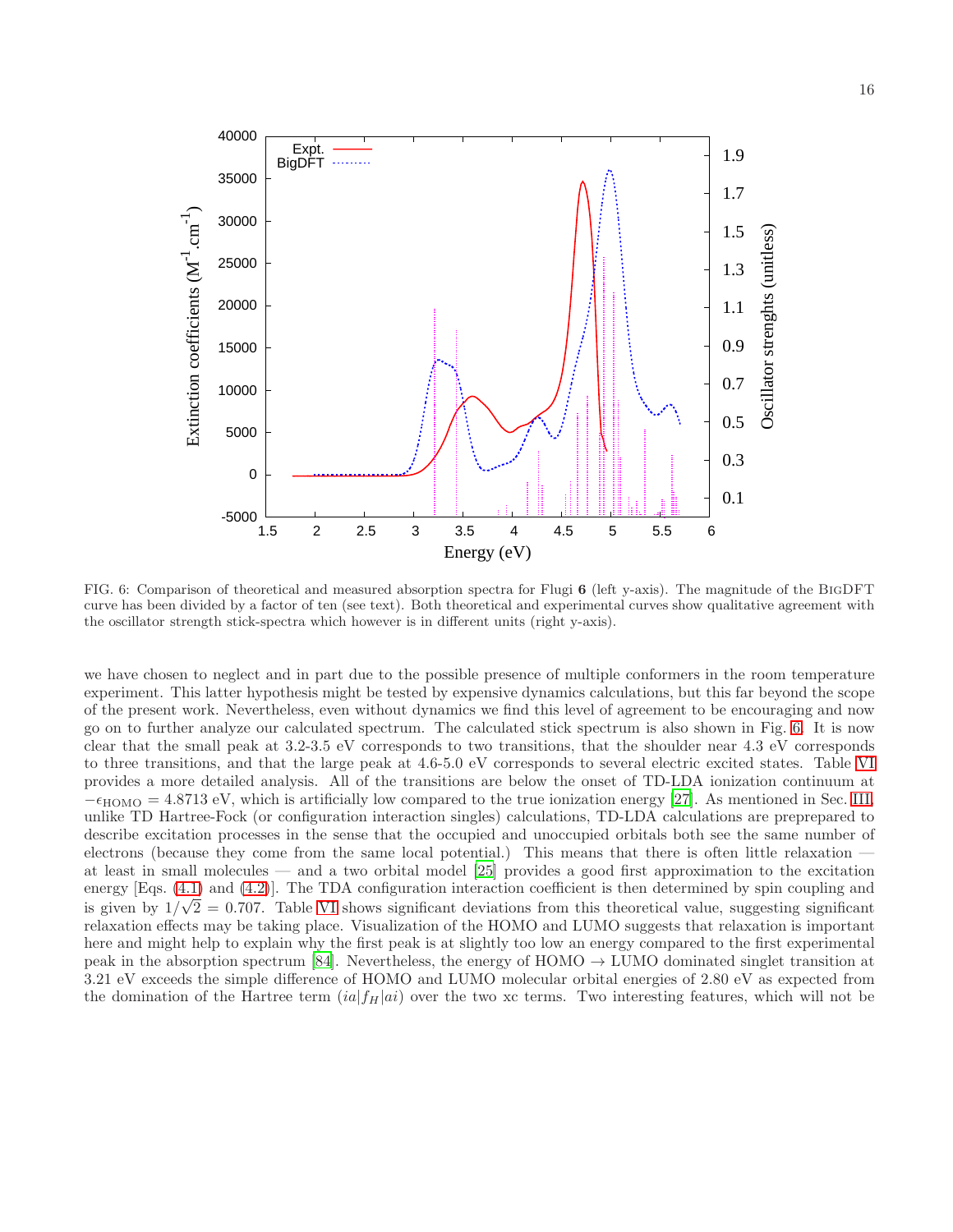pursued in the present paper, are the absence of oscillator strength for the  $(1, L + 1)$  transition and the indication of significant configuration mixing for the first and seventh transitions which both borrow from  $(1, L)$  and for the third and fifth transitions which both borrow from  $(1, L + 2)$ .

## VI. CONCLUSION

Grid-based methods have long been regarded with skepticism by the quantum chemistry community, but have now been accepted in the form of the grids used to evaluate xc-integrals in the DFT part of most quantum chemistry codes. We believe that an even greater acceptance of grid-based methods may prove useful as theoretical solid-state and chemical physics strive to meet on "neutral ground" at the nanometer scale. Acceptance will be aided by continuing advances in grid-based methods with wavelets being of particular interest here. At the same time, new features should be added to grid-based electronic structure codes in order to make them more useful for chemical applications. This paper represents a small step in that direction. In particular, we have presented the first implementation of TD-DFT in a wavelet-based code, namely in BigDFT.

While BigDFT is designed for routine calculations on systems containing many hundreds of atoms, this first implementation of TD-DFT in BigDFT is not yet ready for these more ambitious applications. Rather, we wished to bring out the pros and cons of wavelet-based TD-DFT by comparing against a GTO-based quantum chemistry code (in this case,  $DEMON2K$ ) and by an example application showing how our implementation in BIGDFT can be useful in analyzing the spectrum of a molecule of contemporary experimental interest.

A factor in favor of the wavelet-based approach is the rapidity of convergence of the bound orbitals and orbital energies with respect to refinements of the wavelet basis and associated grid. While orbital results from the all-electron  $DEMON2K$  code are not (and should not) be in exact agreement with those of the pseudopotential  $BIGDFT$  code, the results are really quite close when sufficiently large basis sets are used. In the case of the GTO-based code, tight basis set convergence typically requires going beyond at least the triple-zeta-valence-plus-polarization (TZVP) level. In contrast, adequate orbital convergence is easily obtained with BigDFT using the default wavelet basis set and grid, with further refinements leading to only minor improvement. This comes close to the quantum chemists' dream of calculations free of errors due to basis set incompleteness.

Interestingly, problems which could be envisioned with this first implementation of TD-DFT in BigDFT either did not arise or did not seem to be serious. The worry was that the unbound orbitals of the molecule are continuum orbitals whose description is apparently only limited by the boundaries of the box defined by the coarse grid. In principle, for an infinitely large box, there are an infinite number of unoccupied orbitals in even a small energy band and all of these would seem to need to be taken into account even for describing transitions below the TD-DFT ionization threshold at  $-\epsilon_{HOMO}$ . This is a doubly large worry because the number of unoccupied orbitals to be calculated is limited by an input parameter, making a double convergence problem (number of virtuals and box size.) Nevertheless our calculations show that the implementation in BigDFT works correctly, giving quite reasonable results when compared with DEMON2K and with experimental results for transitions below  $-\epsilon_{HOMO}$ . There are at least two probable reasons that the anticipated problems are not seen here. The first is the tendency, at least for small molecules, for excitations to be dominated by bound-to-bound transitions involving two or only a few orbitals. This is especially true for the LDA and GGA, but will gradually breakdown with the inclusion of Hartree-Fock exchange where orbital relaxation becomes more important. The second reason that we may not see the expected problems associated with continuum-type unoccupied orbitals is that putting the molecule in a box acts much like atom-centered GTOs in the sense that it keeps wavelet basis functions close to those regions of space where electron density is high and so can be efficiently used to describe the dynamic response of the charge density, whose description is the fundamental key to extracting spectra in TD-DFT. Nevertheless it should be mentioned that there are alternative algorithms in TD-DFT such as the modified Sternheimer equation and the Green's function approach which avoid explicit reference to unoccupied orbitals [\[44\]](#page-19-1). These may be worth exploring in future development work of wavelet-based TD-DFT. However our first priority will be to implement analytic derivatives for TD-DFT excited states which are needed in modeling fluorescence.

It should also be mentioned that implementing TD-DFT is a step along the way to implementing MBPT methods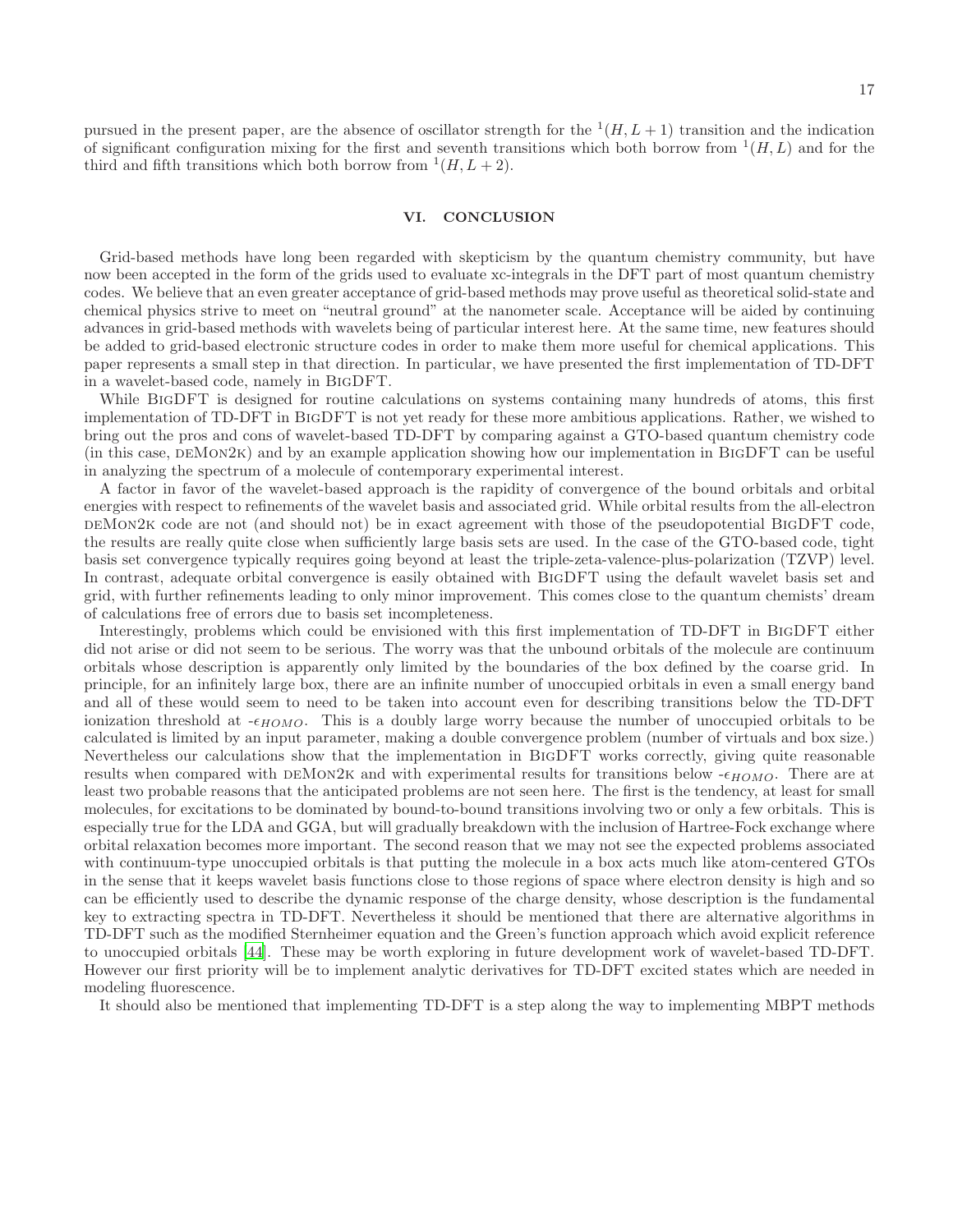from solid-state physics, namely the GW one-particle Green's function approximation and the Bethe-Salpeter equation approach to the two-particle Green's function [\[94](#page-21-4)]. Such work is already in progress in BigDFT. Of course, the expected collapse of the TD-DFT continuum [\[27](#page-18-24)] was seen above  $-\epsilon_{HOMO}$  (Fig. [3\)](#page-11-0) with increasing box size, though the spectrum remains qualitatively correct (Fig. [4\)](#page-13-0).

The application to Flugi 6 presented in this paper provides a concrete reality check on the usefulness of TD-DFT for practical applications. Geometry optimization was simplified by beginning with an x-ray structure, but solvent and dynamics effects were ignored. All in all the final result may be qualified as semiquantitative but useful. In fact, we have also carried out preliminary calculations of absorption spectra for five other members of the Flugi combinatorial chemistry series (not reported here.) For these molecules, trends in the energies of the first experimental absorption peaks do parallel trends in the calculated first absorption peak as well as the HOMO-LUMO energy difference. However, in the absence of x-ray crystal data, the large number of possible molecular configurations merits further exploration, especially since the LDA may not correctly order these states. Hydrogen bonding with the solvent should also be considered in some cases. For these reasons it seems best to reserve the calculation of these spectra, comparison with experimental spectra, and assignment of transitions for a future paper.

#### Acknowledgments

B. N. would like to acknowledge a scholarship from the Fondation Nanosciences. Those of us at the Université Joseph Fourier would like to thank Denis Charapoff, Régis Gras, Sébastien Morin, and Marie-Louise Dheu-Andries for technical support at the (DCM) and for technical support in the context of the Centre d'Expérimentation du Calcul Intensif en Chimie (CECIC) computers used for some of the calculations reported here. This work has been carried out in the context of the French Rhône-Alpes Réseau thématique de recherche avancée (RTRA): Nanosciences aux limites de la nanoélectronique and the Rhône-Alpes Associated Node of the European Theoretical Spectroscopy Facility (ETSF).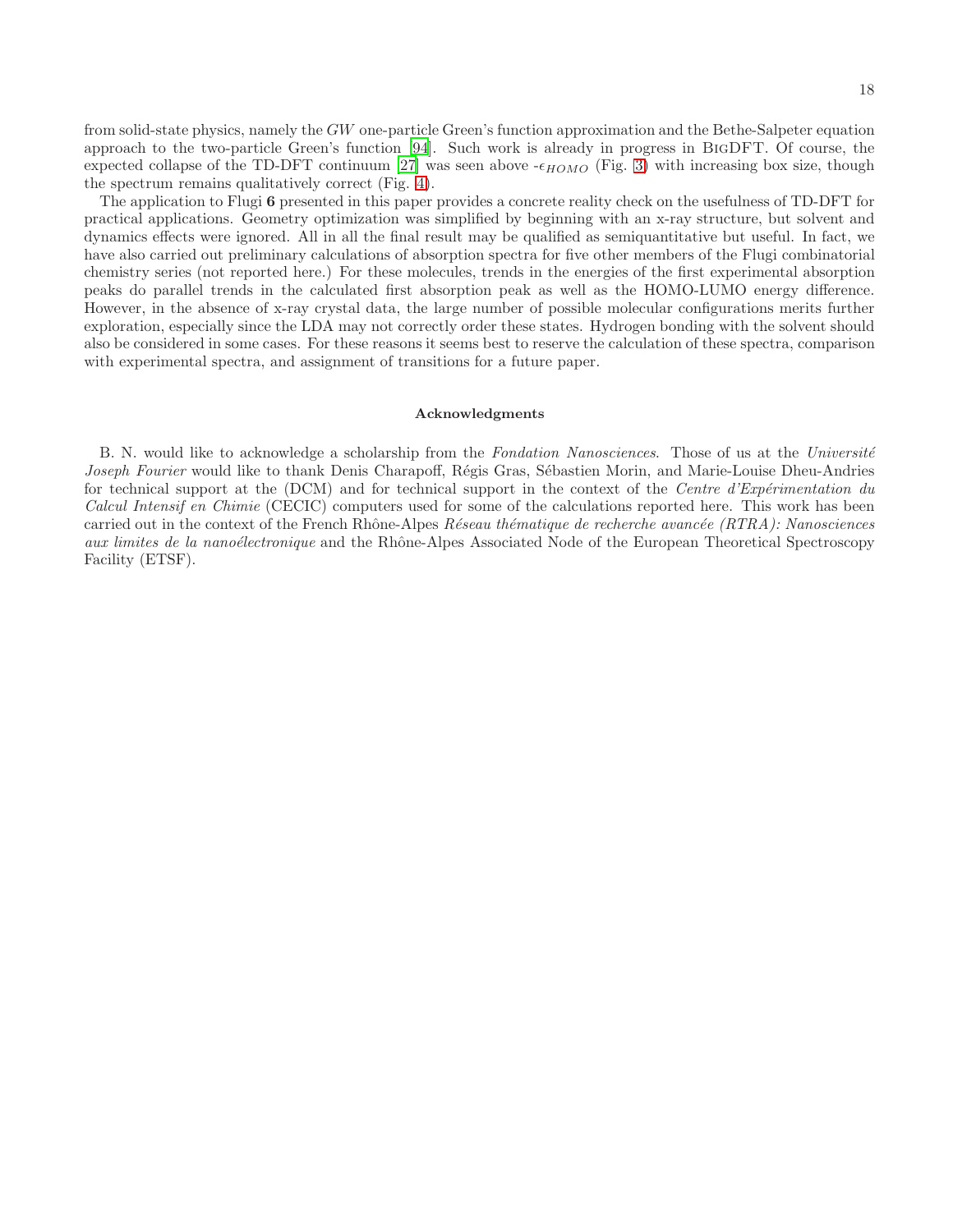- <span id="page-18-0"></span>[1] T. A. Arias, Rev. Mod. Phys. 71, 267 (1999), Multiresolution analysis of electronic structure: semicardinal and wavelet bases.
- <span id="page-18-1"></span>[2] S. Goedecker, Wavelets and Their Application for the Solution of Partial Differential Equations (Presses Polytechniques Universitaires et Romandes, Lausanne, Switzerland, 1998).
- <span id="page-18-2"></span>[3] [http://inac.cea.fr/L\\_Sim/BigDFT/](http://inac.cea.fr/L_Sim/BigDFT/).
- <span id="page-18-3"></span>[4] DEMON2K@GRENOBLE, the Grenoble development version of DEMON2K, Andreas M. Köster, Patrizia Calaminici, Mark E. Casida, Roberto Flores-Morino, Gerald Geudtner, Annick Goursot, Thomas Heine, Andrei Ipatov, Florian Janetzko, Sergei Patchkovskii, J. Ulisis Reveles, Dennis R. Salahub, and Alberto Vela, The International deMon Developers Community (Cinvestav-IPN, Mexico, 2006) plus some additional features by Mark E. Casida, Loïc Joubert Doriol, Andrei Ipatov, Miquel Huix-Rotllant, and Bhaarathi Natarajan (Grenoble, France, 2011).
- <span id="page-18-4"></span>[5] O. N. Burchak, L. Mugherli, M. Ostuni, J. J. Lacapere, and M. Y. Balakirev, Journal of the American Chemical Society 133, 10058 (2011), Combinatorial Discovery of Fluorescent Pharmacophores by Multicomponent Reactions in Droplet Arrays.
- <span id="page-18-5"></span>[6] Note that DFT is usually considered as ab initio in solid-state theory, while chemical physicists often make a distinction between ab initio and DFT.
- <span id="page-18-6"></span>[7] C. Bienia, S. Kumar, J. P. Singh, and K. Li, The PARSEC Benchmark Suite: Characterization and Architectural Implications, Tech. Rep. (in Princeton University, 2008).
- <span id="page-18-7"></span>[8] A. Castro, M. A. L. Marques, H. Appel, M. Oliveira, C. A. Rozzi, X. Andrade, F. Lorenzen, E. K. U. Gross, and A. Rubio, Physica Status Solidi 243, 2465 (2006), OCTOPUS: a tool for the application of time-dependent density functional theory.
- <span id="page-18-8"></span>[9] Wavelet Applications in Chemical Engineering, edited by R. L. Motard and B. Joseph (Kluwer Academicc Publishers, Boston, 1994).
- <span id="page-18-9"></span>[10] J. W. Cooley, Math. Computation 15, 363 (1961), An Improved Eigenvalue Corrector Formula for Solving the Schrödinger Equation for Central Fields.
- [11] J. K. Cashion, J. Chem. Phys. 39, 1872 (1963), Testing of Diatomic Potential-Energy Functions by Numerical Methods.
- <span id="page-18-10"></span>[12] R. N. Zare, J. Chem. Phys. 40, 1934 (1964), Calculation of Intensity Distribution in the Vibrational Structure of Electronic Transitions: The  $B^3\Pi_{O^+u} - X^1\Sigma_{O^+g}$  Resonance Series of Molecular lodine.
- <span id="page-18-11"></span>[13] C. F. Fischer, At. Data Nucl. Data Tables 4, 301 (1972), Average-energy-of-configuration Hartree-Fock results for the atoms helium to radon charlotte froese fischer.
- [14] J. B. Mann and J. T. Waber, At. Data Nucl. Data Tables 5, 201 (1973), Self-consistent relativistic Dirac-Hartree-Fock calculations of lanthanide atoms.
- <span id="page-18-12"></span>[15] C. F. Fischer, At. Data Nucl. Data Tables 12, 87 (1973), Average-energy-of-configuration Hartree-Fock results for the atoms helium to radon.
- <span id="page-18-13"></span>[16] I. Daubechies, Ten Lectures on Wavelets, CBMS-NSF, Vol. 61 (SIAM, Philadelphia, 1992).
- <span id="page-18-14"></span>[17] I. Daubechies, Proceedings of the IEEE 84, 510 (1996), Where do wavelets come from?  $-$  A personal point of view.
- <span id="page-18-15"></span>[18] S. Gopalakrishnan and M. Mitra, Wavelet Methods for Dynamical Problems (CRC Press, New York, 2010).
- <span id="page-18-16"></span>[19] P. Fischer and M. Defranceschi, Int. J. Quant. chem. 45, 619 (1993), Looking at atomic orbitals through Fourier and wavelet transforms.
- <span id="page-18-17"></span>[20] J.-L. Calais, Int. J. Quant. Chem. 58, 541 (1996), Wavelets–Something for quantum chemistry?
- <span id="page-18-18"></span>[21] P. Hohenberg and W. Kohn, Phys. Rev. 136, B864 (1964), Inhomogeneous electron gas.
- <span id="page-18-19"></span>[22] W. Kohn and L. J. Sham, Phys. Rev. A 140, 1133 (1965), Self-consistent equations including exchange-correlation effects.
- <span id="page-18-20"></span>[23] R. J. Harrison, G. I. Fann, T. Yanai, and G. Beylkin, in ICCS 2003, LNCS 2660, edited by P. M. A. S. et al. (Springer-Verlag, Berlin, 2003) pp. 103–110, Multiresolution quantum chemistry in multiwavelet bases.
- <span id="page-18-21"></span>[24] E. Runge and E. K. U. Gross, Phys. Rev. Lett. 52, 997 (1984), Density-functional theory for time-dependent systems.
- <span id="page-18-22"></span>[25] M. E. Casida, in Recent Advances in Density Functional Methods, Part I, edited by D. P. Chong (World Scientific, Singapore, 1995) p. 155, Time-dependent density-functional response theory for molecules.
- <span id="page-18-23"></span>[26] C. Jamorski, M. E. Casida, and D. R. Salahub, J. Chem. Phys. 104, 5134 (1996), Dynamic polarizabilities and excitation spectra from a molecular implementation of time-dependent density-functional response theory:  $N_2$  as a case study.
- <span id="page-18-24"></span>[27] M. E. Casida, C. Jamorski, K. C. Casida, and D. R. Salahub, J. Chem. Phys. 108, 4439 (1998), Molecular excitation energies to high-lying bound states from time-dependent density-functional response theory: Characterization and correction of the time-dependent local density approximation ionization threshold.
- <span id="page-18-25"></span>[28] E. K. U. Gross and W. Kohn, Adv. Quant. Chem. 21, 255 (1990), Time-dependent density functional theory.
- [29] E. K. U. Gross, C. A. Ullrich, and U. J. Gossmann, in *Density Functional Theory*, edited by E. K. U. Gross and R. M. Dreizler (Plenum, New York, 1994) pp. 149–171, Density functional theory of time-dependent systems.
- [30] E. K. U. Gross, J. F. Dobson, and M. Petersilka, Topics in Current Chemistry 181, 81 (1996), Density-functional theory of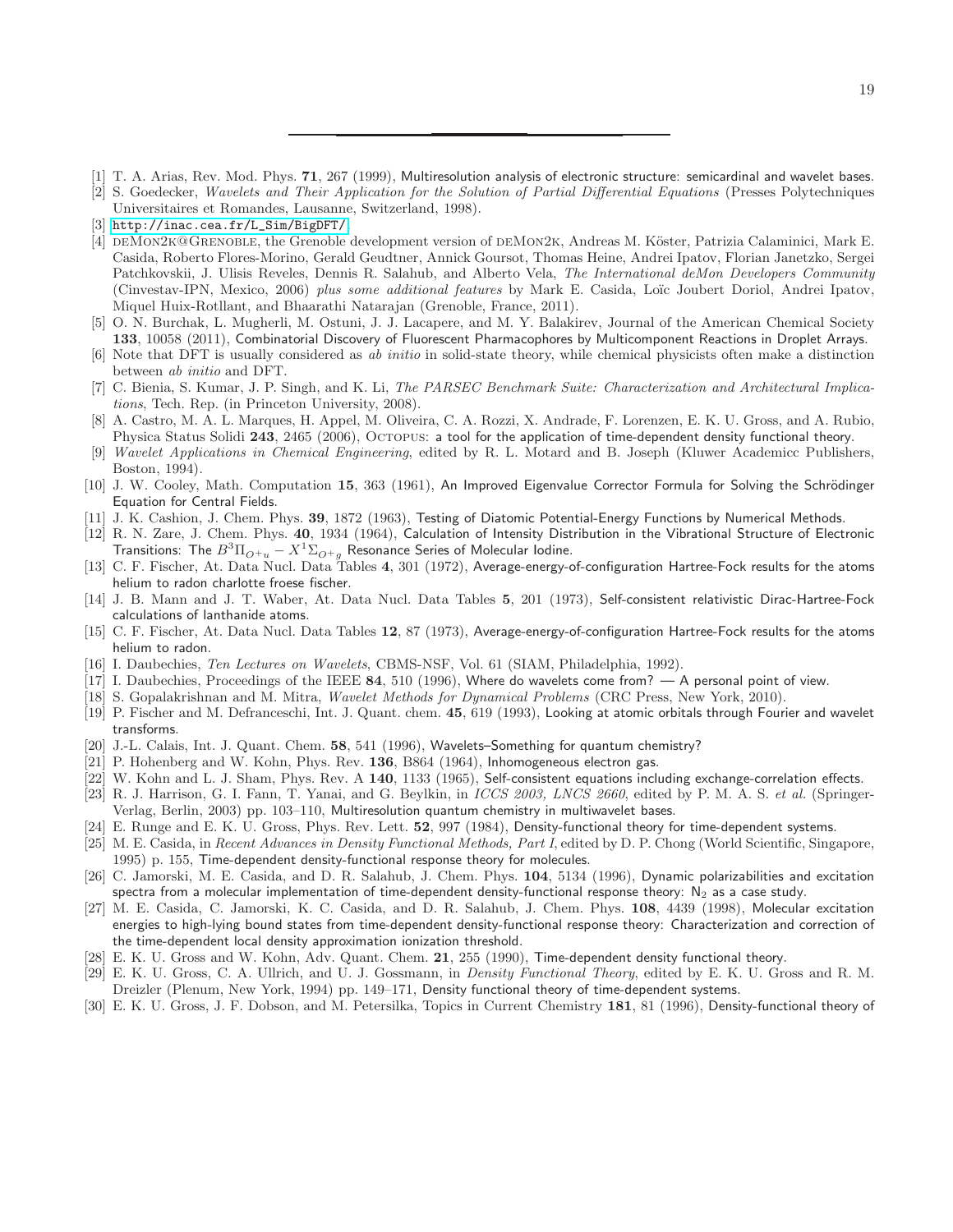time-dependent phenomena.

- [31] M. E. Casida, in Recent Developments and Applications of Modern Density Functional Theory, edited by J. M. Seminario (Elsevier, Elsevier, Amsterdam, 1996) p. 391, Time-Dependent Density Functional Response Theory of Molecular Systems: Theory, Computational Methods, and Functionals.
- [32] K. Burke and E. K. U. Gross, in Density Functionals: Theory and Applications, Springer Lecture Notes in Physics, Vol. 500, edited by D. Joubert (Springer, 1998) pp. 116–146, A guided tour of time-dependent density functional theory.
- [33] R. van Leeuwen, Int. J. Mod. Phys. B 15, 1969 (2001), Key concepts in time-dependent density-functional theory.
- [34] G. te Velde, F. M. Bickelhaupt, E. J. Baerends, C. Fonseca, C. Guerra, S. J. A. van Gisbergen, J. G. Snijders, and T. Ziegler, J. Comput. Chem. 22, 931 (2001), Chemistry with ADF.
- [35] M. E. Casida, in Accurate Description of Low-Lying Molecular States and Potential Energy Surfaces, edited by M. R. H. Hoffmann and K. G. Dyall (ACS Press, Washington, D.C., 2002) p. 199, Jacob's ladder for time-dependent density-functional theory: Some rungs on the way to photochemical heaven.
- [36] C. Daniel, Coordination Chem. Rev. 238-239, 141 (2003), Electronic spectroscopy and photoreactivity in transition metal complexes.
- [37] M. A. L. Marques and E. K. U. Gross, in A Primer in Density Functional Theory, Springer Lecture Notes in Physics, Vol. 620, edited by C. Fiolhais, F. Nogueira, and M. A. L. Marques (Springer, 2003) pp. 144–184, Time-dependent density functional theory.
- [38] M. A. L. Marques and E. K. U. Gross, Annu. Rev. Phys. Chem. 55, 427 (2004), Time-Dependent Density-Functional Theory.
- [39] K. Burke, J. Werschnik, and E. K. U. Gross, J. Chem. Phys. 123, 062206 (2005), Time-dependent density functional theory: Past, present and future.
- [40] A. Dreuw and M. Head-Gordon, Chem. Rev. 105, 4009 (2005), Single-reference ab initio methods for the calculation of excited states of large molecules.
- <span id="page-19-9"></span>[41] M. E. Casida, in Computational Methods in Catalysis and Materials Science, edited by P. Sautet and R. A. van Santen (Wiley-VCH, Weinheim, Germany, 2008) p. 33, TDDFT for Excited States.
- <span id="page-19-8"></span>[42] M. E. Casida, J. Mol. Struct. (Theochem) 914, 3 (2009), Review: Time-Dependent Density-Functional Theory for Molecules and Molecular Solids.
- <span id="page-19-0"></span>[43] M. E. Casida and M. Huix-Rotllant, Annu. Rev. Phys. Chem. 63, in press, Progress in Time-Dependent Density-Functional Theory.
- <span id="page-19-1"></span>[44] G. D. Mahan and K. R. Subbaswamy, Local Density Theory of Polarizability (Plenum, New York, 1990).
- [45] Time-Dependent Density-Functional Theory, edited by M. A. L. Marques, C. Ullrich, F. Nogueira, A. Rubio, and E. K. U. Gross, Lecture Notes in Physics, Vol. 706 (Springer, Berlin, 2006).
- <span id="page-19-2"></span>[46] Fundamentals of Time-Dependent Density-Functional Theory, edited by E. Gross, M. Marques, F. Noguiera, and A. Rubio, Lecture Notes in Physics (Springer, Berlin, 2011) in press.
- <span id="page-19-3"></span> $[47]$  R. C. Hilborn, Am. J. Phys.  $50$ ,  $982$   $(1982)$ , Einstein coefficients, cross sections,  $f$  values, dipole moments and all that.
- [48] R. C. Hilborn, Am. J. Phys. 51, 471 (1983), Erratum: "Einstein coefficients, cross sections, f values, dipole moments and all that"[Am. J. Phys. 50, 982 (1982)].
- <span id="page-19-4"></span>[49] R. C. Hilborn, "Einstein coefficinets, cross sections, f values, dipole moments, and all that, an updated version of Am. J. Phys. 50, 982 (1982)," http://arxiv.org/abs/physics/020202.
- <span id="page-19-5"></span>[50] N. S. Bayliss and E. G. McRae, J. Phys. Chem. 58, 1002 (1954), Solvent Effects in Organic Spectra: Dipole Forces and the Franck–Condon Principle.
- [51] N. S. Bayliss and E. G. McRae, J. Phys. Chem. 58, 1006 (1954), Solvent Effects in the Spectra of Acetone, Crotonaldehyde, Nitromethane and Nitrobenzene.
- [52] E. Lippert, Z. Elektrochem. 61, 962 (1957), Spectroscopic determination of the dipole moment of aromatic compounds in the first excited singlet state.
- [53] H. C. Longuet-Higgins and J. A. Pople, J. Chem. Phys. 27, 192 (1957), Electronic Spectral Shifts of Nonpolar Molecules in Nonpolar Solvents.
- [54] E. G. McRae, J. Phys. Chem. 61, 562 (1957), Theory of Solvent Effects on Molecular Electronic Spectra. Frequency Shifts.
- [55] S. Basu, Adv. Quantum Chem. 1, 145 (1964), Theory of Solvent Effects on Molecular Electronic Spectra.
- <span id="page-19-6"></span>[56] R. R. Birge, M. J. Sullivan, and B. E. Kohler, J. Am. Chem. Soc. 98, 358 (1976), The effect of temperature and solvent environment on the conformational stability of 11-cis-retinal.
- <span id="page-19-7"></span>[57] N. Q. Chako, J. Chem. Phys. 2, 644 (1934), Adsorption of light in organic compounds.
- [58] R. S. Mulliken and C. A. Rieke, Rep. Prog. Phys. 8, 231 (1941), Molecular electronic spectra, dispersion and polarization: The theoretical interpretation and computation of osciallator strengths and intensities.
- [59] J. O. E. Weigang, J. Chem. Phys. 41, 1435 (1964), Solvent Field Corrections for Electric Dipole and Rotatory Strengths.
- [60] W. Liptay, Z. Naturforsch. 21A, 1605 (1966), Solvent-dependence of the wave number of electron bands and physicochemical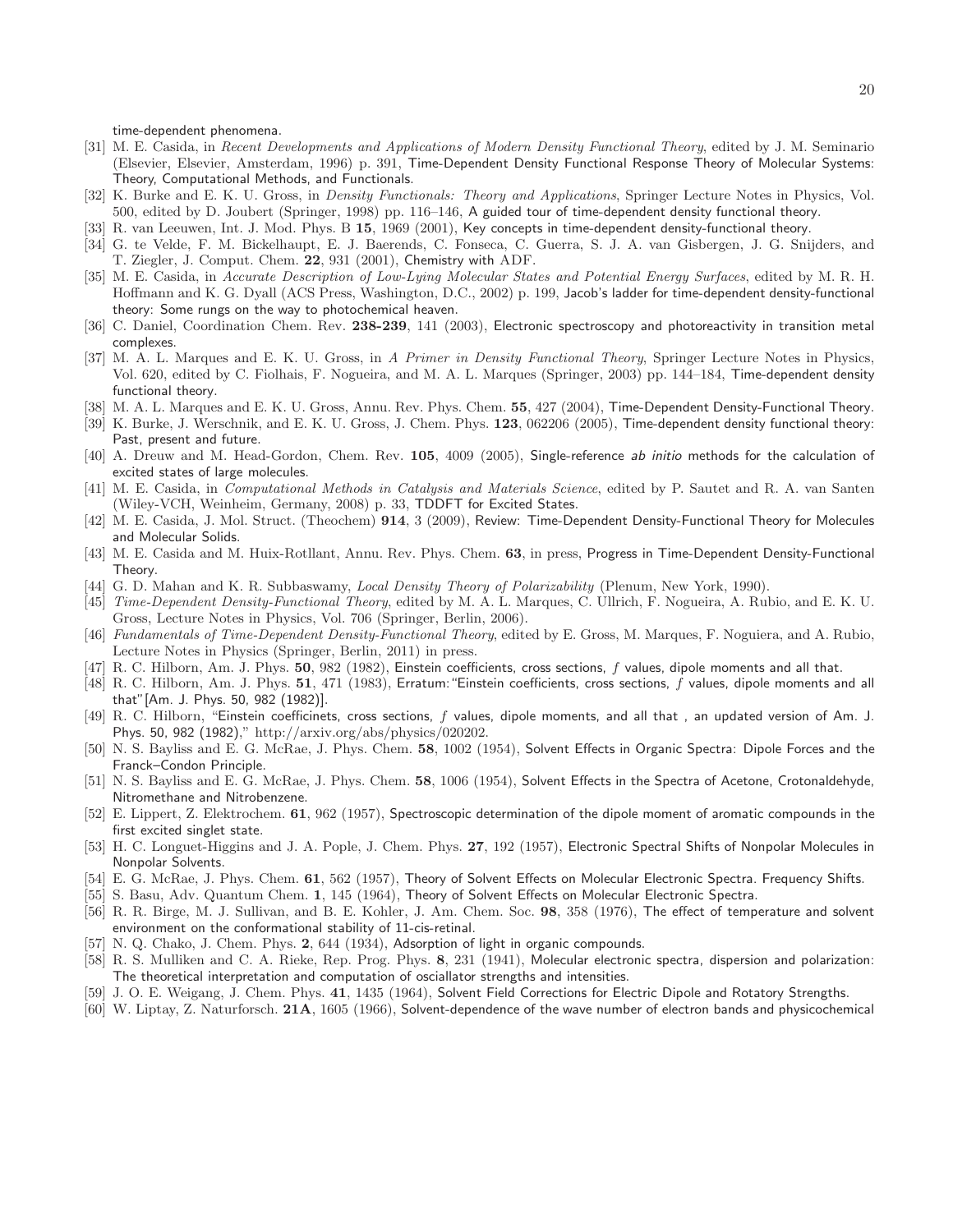fundamentals.

- [61] N. S. Bayliss, Spectrochim. Acta. 24A, 551 (1968), Solvent effects on the intensities of the weak ultraviolet spectra of ketones and nitroparaffins–I.
- $[62]$   $\rm{T.}$   $\rm{Abe, Bull.}$   $\rm{Chem.}$   $\rm{Soc.}$   $\rm{Jpn.}$   $\bf{43},$   $625$   $(1970),$   $\rm{Theory}$  of solvent effects on osillator strengths for molecular electronic transitions.
- [63] A. B. Meyers and R. R. Birge, J. Chem. Phys. 73, 5314 (1980), The effect of solvent environment on molecular electronic oscillator strengths.
- [64] T. Abe and I. Iweibo, Bull. Chem. Soc. Jpn. 59, 2381 (1986), Solvent effects on the  $n \pi^*$  and  $\pi \pi^*$  absorption intensities of some organic molecules.
- [65] J. Appleqvist, J. Phys. Chem. 95, 3539 (1991), Theory of Solvent Effects on the Visible Absorption Spectrum of β-Carotene by a Lattice-Filled Cavity Model.
- [66] T. Harder and J. Bendig, Chem. Phys. Lett. 228, 621 (1994), Solvent effects on the UV/VIS absorption spectrum of bis-(dimethylamino)-heptamethinium chloride  $[(BDH)^+Cl^-]$ .
- <span id="page-20-0"></span>[67] N. G. Bakhshiev, M. I. Gotynyan, and A. V. Kirilova, J. Opt. Technol. 73, 666 (2006), How the solvent affects the oscillator strengths of the intense vibronic absorption bands of polyatomic organic molecules.
- <span id="page-20-1"></span>[68] S. Hirata and M. Head-Gordon, Chem. Phys. Lett. 314, 291 (1999), Time-dependent density functional theory within the Tamm-Dancoff approximation.
- <span id="page-20-2"></span>[69] M. E. Casida, B. Natarajan, and T. Deutsch, "Real-time dynamics and conical intersections," http://arxiv.org/abs/1102.1849, to appear as a chapter in Fundamentals of Time-Dependent Density-Functional Theory, edited by E.K.U. Gross, M. Marques, F. Noguiera, and A. Rubio (Springer: in press).
- <span id="page-20-3"></span>[70] S. Goedecker, M. Teter, and J. Hutter, Phys. Rev. B 54, 1703 (1996), Separable dual-space Gaussian pseudopotentials.
- <span id="page-20-4"></span>[71] D. Ceperley and B. J. Alder, Phys. Rev. Lett. 45, 566 (1980), Ground state of the electron gas by stochastic method.
- <span id="page-20-5"></span>[72] G. Deslauriers and S. Duboc, Constructive Approx 5, 49 (1989), Symmetric iterative interpolation processes.
- <span id="page-20-6"></span>[73] A. I. Neelov and S. Goedecker, J. Comput. Phys. 217, 055501 (2006), An efficient numerical quadrature for the calculation of the potential energy of wavefunctions expressed in the Daubechies wavelet basis.
- <span id="page-20-7"></span>[74] E. R. Davidson, J. Comput. Phys. 17, 87 (1975), The iterative calculation of a few of the lowest eigenvalues and corresponding eigenvectors of large real-symmetric matrices.
- <span id="page-20-8"></span>[75] C. W. Murray, S. C. Racine, and E. Davidson, J. Comput. Phys. 103, 382 (1991), Improved algorithms for the lowest few eigenvalues and eigenvectors of large matrices.
- <span id="page-20-9"></span>[76] L. Genovese, T. Deutsch, A. Neelov, S. Goedecker, and G. Beylkin, J. Chem. Phys. 125, 074105 (2006), Efficient solution of Poisson's equation with free boundary conditions.
- <span id="page-20-10"></span>[77] L. Genovese, T. Deutsch, and S. Goedecker, J. Chem. Phys. 127, 054704 (2007), Efficient and accurate three-dimensional Poisson solver for surface problems.
- [78] L. Genovese, A. Neelov, S. Goedecker, T. Deutsch, S. A. Ghasemi, A. Willand, D. Caliste, O. Zilberberg, M. Rayson, A. Bergman, and R. Schneider, J. Chem. Phys. 129, 014109 (2008), Debauchies wavelets as a basis set for density functional pseudopotential calculations.
- [79] M. Amsler, S. A. Ghasemi, S. Goedecker, A. Neelov, and L. Genovese, Nanotechnology 20, 445301 (2009), Adsorption of small NaCl clusters on surfaces of silicon nanostructures.
- [80] L. Genovese, M. Ospici, T. Deutsch, J.-F. Mhaut, A. Neelov, and S. Goedecker, J. Chem. Phys. 131, 034103 (2009), Density Functional Theory calculation on many-cores hybrid CPU-GPU architectures.
- <span id="page-20-11"></span>[81] L. Genovese, B. Videau, M. Ospici, T. Deutsch, S. Goedecker, and J.-F. Mhaut, Comptes Rendus Mécanique 339, 149 (2011), Daubechies wavelets for high performance electronic structure calculations.
- <span id="page-20-12"></span>[82] D. Feller, J. Comp. Chem. 17, 1571 (1996), The role of databases in support of computational chemistry calculations.
- <span id="page-20-13"></span>[83] K. L. Schuchardt, B. T. Didier, T. Elsethagen, L. Sun, V. Gurumoorthi, J. Chase, J. Li, and T. L. Windus, J. Chem. Inf. Model. 47, 1045 (2007), Basis set exchange: A community database for computational sciences.
- <span id="page-20-14"></span>[84] M. E. Casida, F. Gutierrez, J. Guan, F. Gadea, D. R. Salahub, and J. Daudey, J. Chem. Phys. 113, 7062 (2000), Chargetransfer correction for improved time-dependent local density approximation excited-state potential energy curves: Analysis within the two-level model with illustration for  $H_2$  and LiH.
- <span id="page-20-15"></span>[85] [http://www.abinit.org/documentation/helpfiles/for-v5.8/tutorial/lesson\\_tddft.html](http://www.abinit.org/documentation/helpfiles/for-v5.8/tutorial/lesson_tddft.html).
- <span id="page-20-16"></span>[86] S. B. Ben-Shlomo and U. Kaldor, J. Chem. Phys. **92**, 3680 (1990), N<sub>2</sub> excitations below 15 eV by the multireference coupled -cluster method.
- <span id="page-20-17"></span>[87] X. Gonze, J. Beuken, R. Caracas, F. Detraux, M. Fuchs, G. Rignanese, L. Sindic, M. Verstraete, G. Zerah, and F. Jollet, Comput. Mat. Sci. 25, 478 (2002), First-principles computation of material properties: the ABINIT software project.
- <span id="page-20-18"></span>[88] J. P. Perdew and Y. Wang, Phys. Rev. B 45, 13244 (1992), Accurate and simple analytic representation of the electron-gas correlation energy.
- <span id="page-20-19"></span>[89] Z. R. Grabowski, K. Rotkiewicz, and W. Rettig, Chem. Rev. 103, 3899 (2003), Structural Changes Accompanying Intramolec-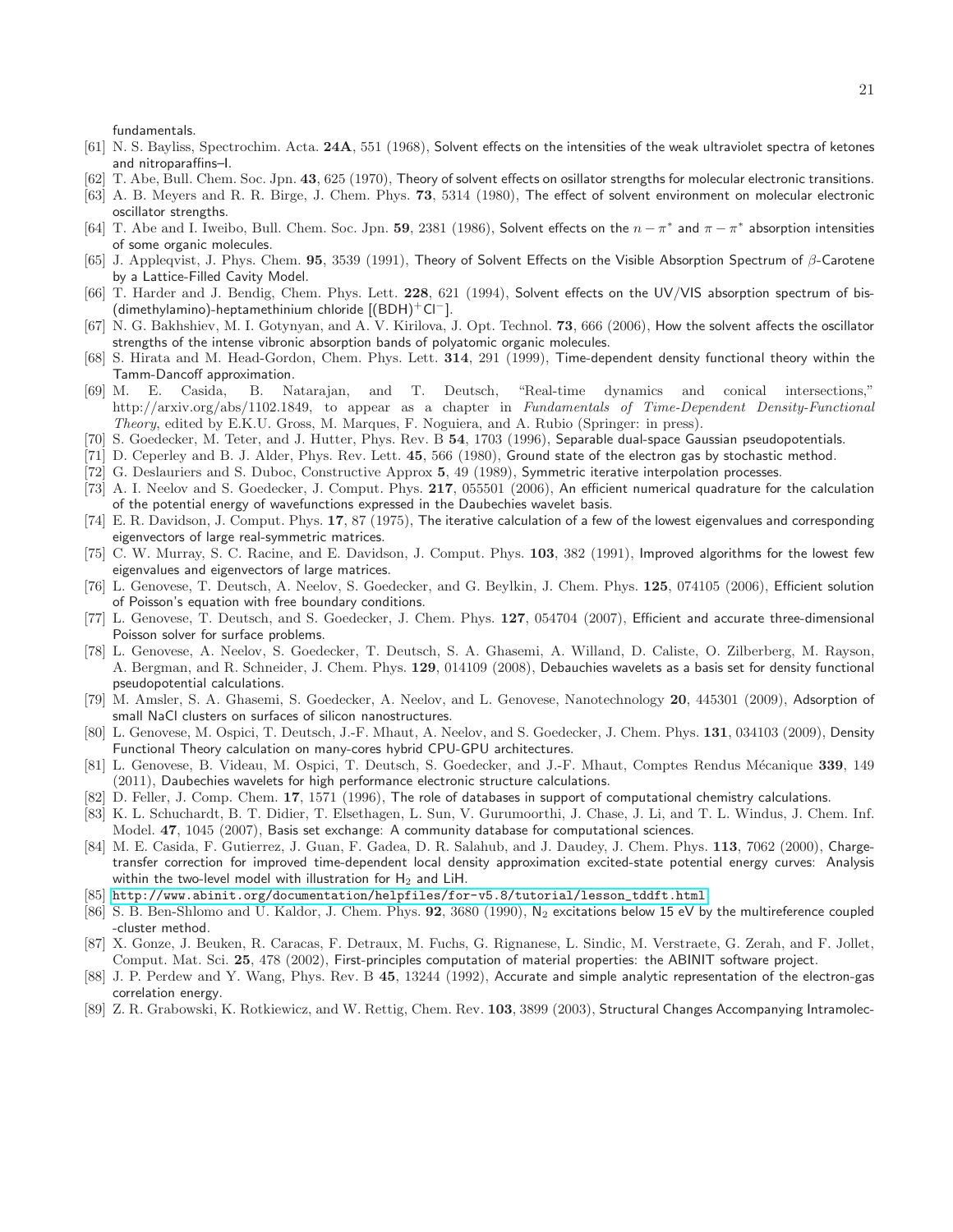ular Electron Transfer: Focus on Twisted Intramolecular Charge-Transfer States and Structures.

- <span id="page-21-0"></span>[90] I. Ugi, Ang. Chemie Int. 1, 8 (1962), The  $\alpha$ -Addition of Immonium Ions and Anions to Isonitriles Accompanied by Secondary Reactions.
- <span id="page-21-1"></span>[91] A. Altomare, G. Cascarano, C. Giacovazzo, and A. Guagliardi, J. Appl. Cryst. 26, 343 (1993), Completion and refinement of crystal structures with SIR92.
- <span id="page-21-2"></span>[92] Molecular Structure Corporation TeXsan. Single Crystal Structure Analysis Software. Version 1.7. MSC, 3200 Research Forest Drive, The Woodlands, TX 77381, USA. 1992-1997.
- <span id="page-21-3"></span>[93] <http://sites.google.com/site/markcasida/tddft>.
- <span id="page-21-4"></span>[94] G. Onida, L. Reining, and A. Rubio, Rev. Mod. Phys. 74, 601 (2002), Electronic excitations: Density-functional versus many-body Green's-function approaches.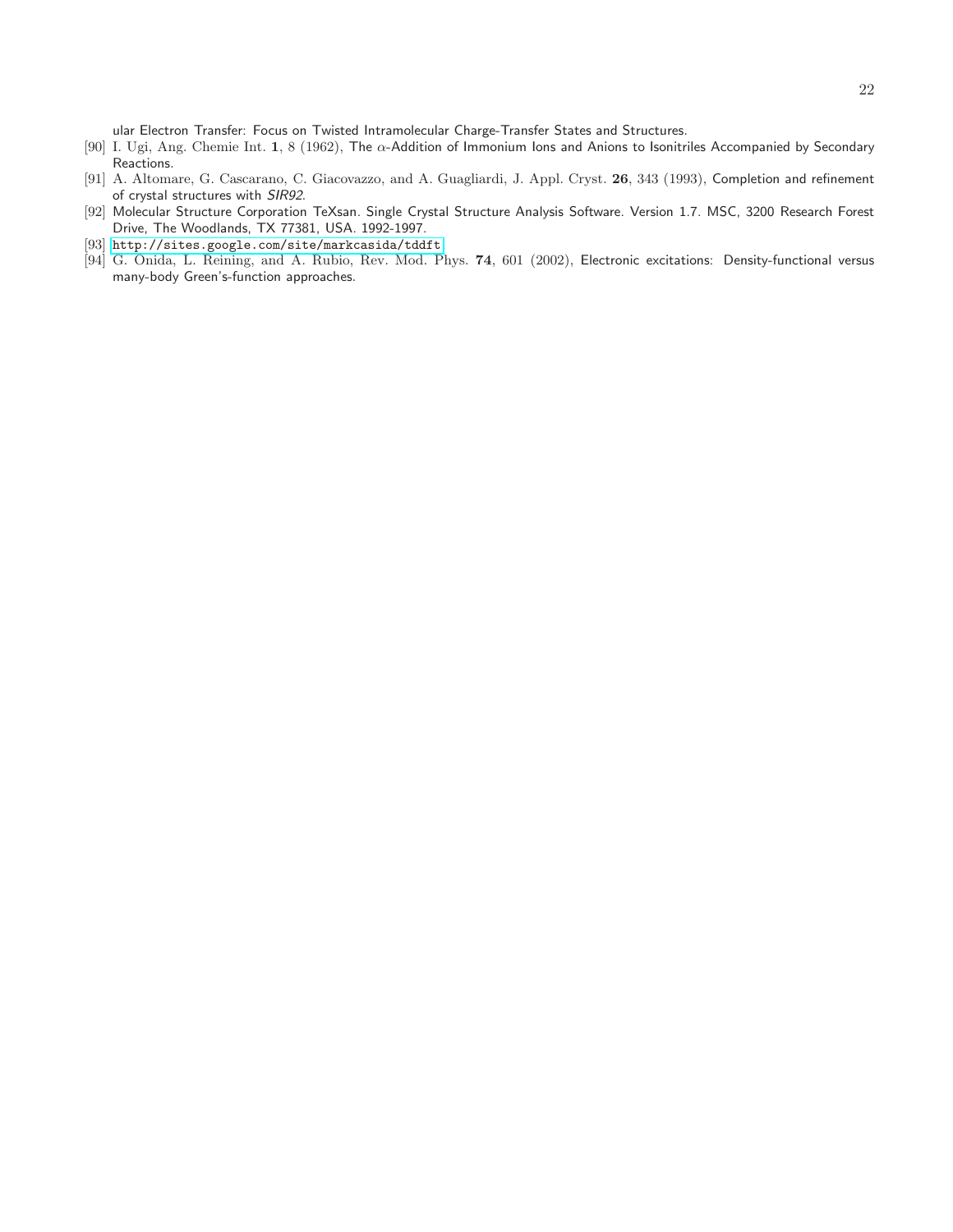<span id="page-22-0"></span>TABLE IV: Experimental geomentry (Cartesian coordinates in  $\AA$ ) for the Flugi 6

| Atom           | $\boldsymbol{x}$ | $y_{-}$        | $\boldsymbol{z}$ |
|----------------|------------------|----------------|------------------|
| О              | 14.0340          | 1.5882         | 2.9552           |
| N              | 7.7362           | 0.5932         | 7.4268           |
| N              | 9.1303           | 2.5361         | 7.6402           |
| N              | 8.7184           | $-0.6003$      | 5.8202           |
| $\mathcal{C}$  | 8.8581           | 1.3112         | 7.0430           |
| $\overline{C}$ | 7.6978           | $-0.5625$      | 6.6613           |
| $\overline{C}$ | 6.7910           | 0.8587         | 8.3836           |
| $\overline{C}$ | 5.8275           | -0.0445        | 8.6210           |
| $\overline{C}$ | 9.4459           | $\;\:0.5452$   | 6.0467           |
| $\overline{C}$ | 12.4814          | 2.2280         | $4.5690\,$       |
| $\overline{C}$ | 9.6943           | 2.5959         | 8.9709           |
| $\overline{C}$ | 12.2450          | 0.0746         | 3.5887           |
| $\overline{C}$ | 12.9311          | 1.2651         | 3.6923           |
| $\overline{C}$ | 11.3663          | 2.0047         | 5.3306           |
| $\overline{C}$ | 11.1149          | $-0.1284$      | 4.3608           |
| $\overline{C}$ | 10.6426          | 0.8232         | 5.2590           |
| $\overline{C}$ | 5.7504           | $-1.2331$      | 7.8594           |
| $\overline{C}$ | 6.6706           | $-1.4857$      | 6.8881           |
| $\overline{C}$ | 11.0628          | 2.0293         | 9.0805           |
| $\overline{C}$ | 14.5914          | 0.5796         | 2.1251           |
| $\overline{C}$ | 9.6456           | 4.0228         | 9.4571           |
| $\overline{C}$ | 10.1882          | 4.1778         | 10.8473          |
| $\overline{C}$ | 11.6027          | 2.1400         | 10.5019          |
| $\mathcal{C}$  | 11.5598          | 3.5428         | 10.9936          |
| Η              | 6.8178           | 1.6727         | 8.8752           |
| Η              | 5.1910           | 0.1163         | 9.3101           |
| Η              | 12.9482          | 3.0519         | 4.6478           |
| Η              | 9.1307           | 2.0846         | 9.5420           |
| Η              | 12.5454          | $-0.6011$      | 2.9948           |
| Η              | 11.0776          | 2.6830         | 5.9322           |
| Η              | 10.6436          | $-0.9486$      | 4.2766           |
| Η              | 5.0541           | $-1.8576$      | 8.0282           |
| Η              | 6.6161           | $-2.2802$      | 6.3725           |
| Н              | 11.0384          | 1.1132         | 8.8327           |
| Η              | 11.6406          | 2.5025         | 8.4958           |
| Η              | 10.1595 4.5627   |                | 8.8705           |
| Η              | 8.7422           | 4.3165         | 9.4511           |
| Η              | 10.2551          | 5.1036         | 11.0519          |
| Η              | 9.5907           | 3.7627         | 11.4607          |
| Η              | 11.0761          | 1.5956         | 11.0779          |
| Η              | 12.5025          | 1.8356         | 10.5174          |
| Η              |                  | 12.1865 4.0570 | 10.5007          |
| Η              | 11.8007 3.5496   |                | 11.9149          |
| Η              | 15.3192          | 0.9409         | 1.6353           |
| Η              | 14.8996          | $-0.1395$      | 2.6665           |
| Η              | 13.9283          | 0.2626         | 1.5256           |
| Η              | 8.9445           | 3.3408         | 7.1731           |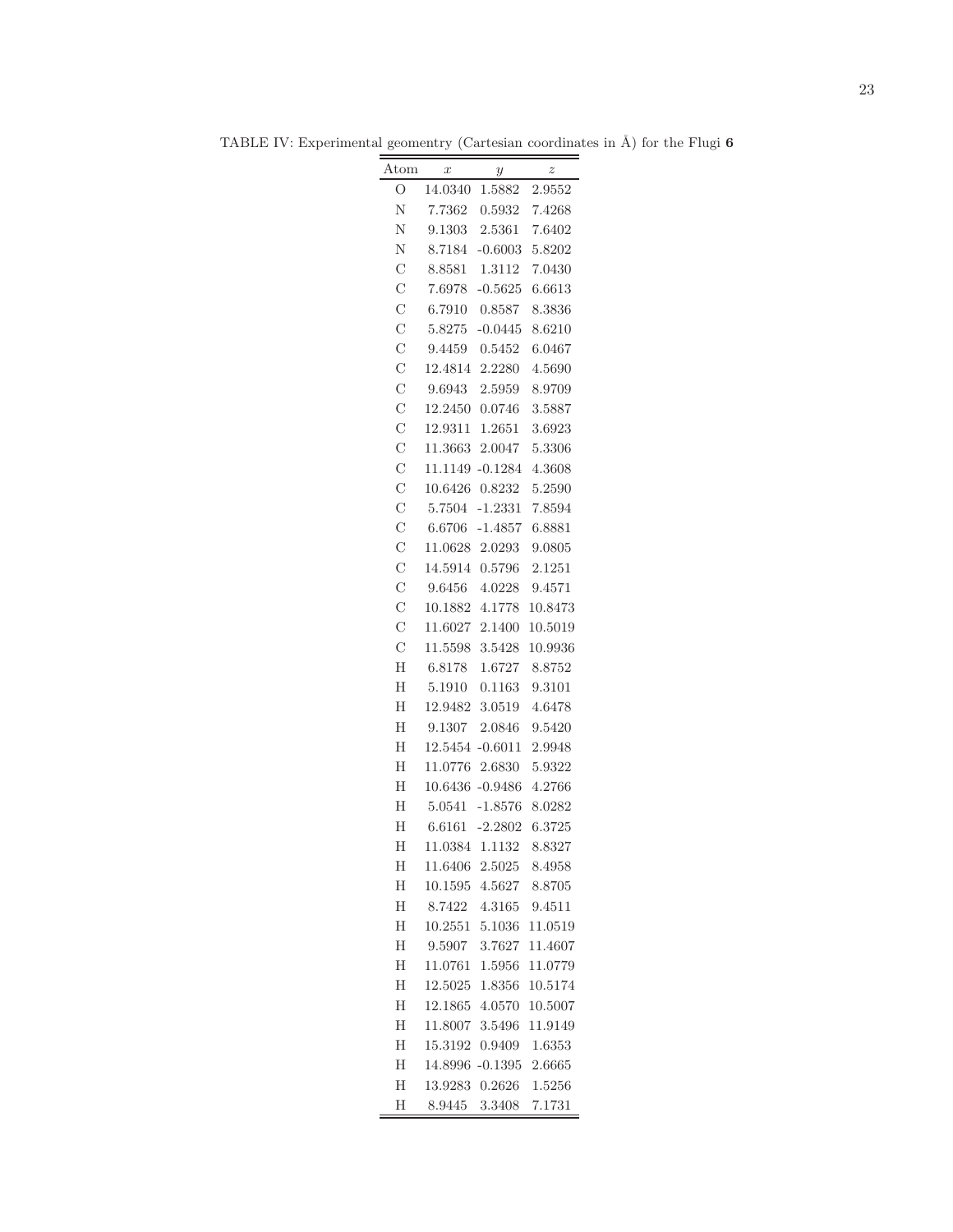24

<span id="page-23-0"></span>TABLE V: DFT optimized geometries (Cartesian coordinates in Å) of Flugi 6. Calculations performed at the LDA level of theory.

|                      |                                                                                                                                                                                                                                   | $\boldsymbol{z}$                                                                                                                                                                                   |
|----------------------|-----------------------------------------------------------------------------------------------------------------------------------------------------------------------------------------------------------------------------------|----------------------------------------------------------------------------------------------------------------------------------------------------------------------------------------------------|
|                      |                                                                                                                                                                                                                                   | 2.9779                                                                                                                                                                                             |
|                      |                                                                                                                                                                                                                                   | 7.4296                                                                                                                                                                                             |
|                      |                                                                                                                                                                                                                                   | 7.6339                                                                                                                                                                                             |
|                      |                                                                                                                                                                                                                                   | 5.7976                                                                                                                                                                                             |
|                      |                                                                                                                                                                                                                                   |                                                                                                                                                                                                    |
|                      |                                                                                                                                                                                                                                   | 7.0273                                                                                                                                                                                             |
|                      |                                                                                                                                                                                                                                   | 6.6557                                                                                                                                                                                             |
|                      |                                                                                                                                                                                                                                   | 8.3749                                                                                                                                                                                             |
|                      |                                                                                                                                                                                                                                   | 8.6043                                                                                                                                                                                             |
|                      |                                                                                                                                                                                                                                   | 6.0148                                                                                                                                                                                             |
|                      |                                                                                                                                                                                                                                   | 4.5863                                                                                                                                                                                             |
|                      |                                                                                                                                                                                                                                   | 8.9771                                                                                                                                                                                             |
|                      |                                                                                                                                                                                                                                   | 3.6050                                                                                                                                                                                             |
|                      |                                                                                                                                                                                                                                   | 3.7031                                                                                                                                                                                             |
|                      |                                                                                                                                                                                                                                   | 5.3457                                                                                                                                                                                             |
| 11.1111              |                                                                                                                                                                                                                                   | 4.3645                                                                                                                                                                                             |
|                      | $\,0.8366\,$                                                                                                                                                                                                                      | 5.2444                                                                                                                                                                                             |
| 5.77383              | $-1.232$                                                                                                                                                                                                                          | $7.8551\,$                                                                                                                                                                                         |
| $\phantom{-}6.70657$ | $-1.492$                                                                                                                                                                                                                          | 6.8869                                                                                                                                                                                             |
| 11.0671              | 2.0245                                                                                                                                                                                                                            | 9.0831                                                                                                                                                                                             |
|                      | $\;\:0.5791$                                                                                                                                                                                                                      | 2.1429                                                                                                                                                                                             |
| 9.63546              | 4.0197                                                                                                                                                                                                                            | 9.4485                                                                                                                                                                                             |
| 10.1799              | 4.1615                                                                                                                                                                                                                            | 10.852                                                                                                                                                                                             |
| 11.5902              | 2.1260                                                                                                                                                                                                                            | 10.497                                                                                                                                                                                             |
| 11.5622              | 3.5584                                                                                                                                                                                                                            | 10.985                                                                                                                                                                                             |
| 6.94062              | 1.8172                                                                                                                                                                                                                            | 8.8855                                                                                                                                                                                             |
| 5.08962              | 0.1718                                                                                                                                                                                                                            | 9.3696                                                                                                                                                                                             |
| 13.0361              | 3.1924                                                                                                                                                                                                                            | 4.6593                                                                                                                                                                                             |
| 9.01856              | 1.9925                                                                                                                                                                                                                            | 9.6670                                                                                                                                                                                             |
| 12.5948              | $-0.707$                                                                                                                                                                                                                          | 2.9284                                                                                                                                                                                             |
| 11.0089              | 2.7962                                                                                                                                                                                                                            | 6.0486                                                                                                                                                                                             |
| 10.5470              | -1.064                                                                                                                                                                                                                            | 4.2928                                                                                                                                                                                             |
| 4.97202              | $-1.948$                                                                                                                                                                                                                          | 8.0454                                                                                                                                                                                             |
| 6.68074              | $-2.397$                                                                                                                                                                                                                          | 6.2775                                                                                                                                                                                             |
| 11.0746              | 0.9834                                                                                                                                                                                                                            | 8.7183                                                                                                                                                                                             |
| 11.7169              | 2.5999                                                                                                                                                                                                                            | 8.3962                                                                                                                                                                                             |
| 10.2520              | 4.6168                                                                                                                                                                                                                            | 8.7465                                                                                                                                                                                             |
| 8.60472              | 4.4110                                                                                                                                                                                                                            | 9.3825                                                                                                                                                                                             |
| 10.1918              | 5.2227                                                                                                                                                                                                                            | 11.149                                                                                                                                                                                             |
| 9.49548              | 3.6524                                                                                                                                                                                                                            | 11.557                                                                                                                                                                                             |
| 10.9656              | 1.5016                                                                                                                                                                                                                            | 11.164                                                                                                                                                                                             |
| 12.6112              | 1.7164                                                                                                                                                                                                                            | 10.558                                                                                                                                                                                             |
| 12.2802              | 4.1561                                                                                                                                                                                                                            | 10.392                                                                                                                                                                                             |
|                      | 3.6190                                                                                                                                                                                                                            | 12.032                                                                                                                                                                                             |
| 15.4016              | 1.0289                                                                                                                                                                                                                            | 1.6155                                                                                                                                                                                             |
| 14.9021              | $-0.292$                                                                                                                                                                                                                          | 2.7251                                                                                                                                                                                             |
|                      |                                                                                                                                                                                                                                   | 1.4055                                                                                                                                                                                             |
|                      |                                                                                                                                                                                                                                   | 7.1600                                                                                                                                                                                             |
|                      | $\boldsymbol{x}$<br>14.0374<br>7.75774<br>9.14347<br>8.73705<br>8.85269<br>7.73253<br>6.82855<br>5.83564<br>9.44155<br>12.4807<br>9.66483<br>12.2472<br>12.9348<br>11.3530<br>10.6388<br>14.5517<br>11.9013<br>13.8030<br>8.94041 | у<br>1.5760<br>0.5820<br>2.5138<br>$-0.581$<br>1.3197<br>$-0.574$<br>$_{0.8581}$<br>$-0.044$<br>$\;\:0.5586$<br>2.2541<br>2.5868<br>0.0755<br>1.2789<br>$2.0325\,$<br>$-0.130$<br>0.2392<br>3.3910 |